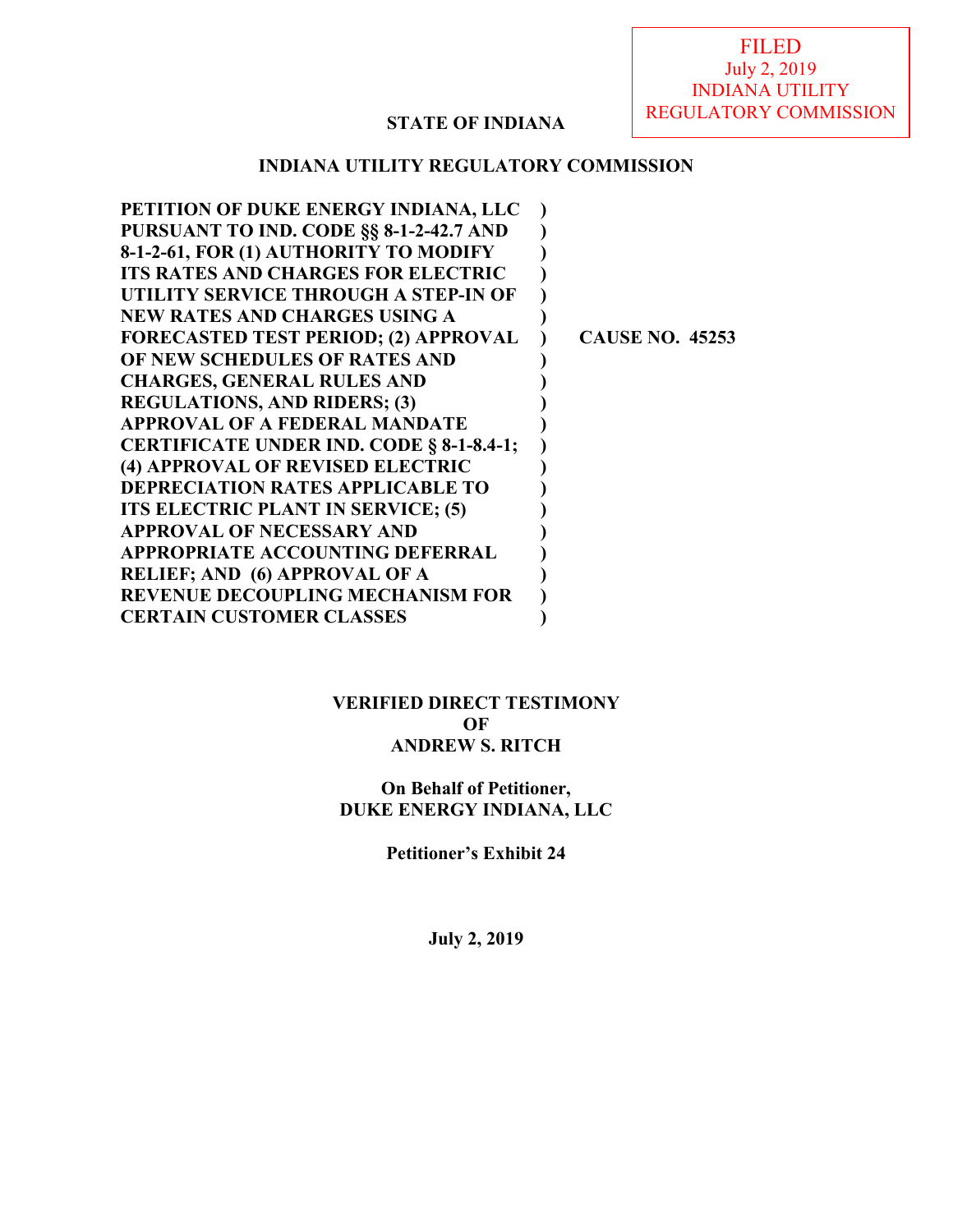#### **DUKE ENERGY INDIANA 2019 BASE RATE CASE DIRECT TESTIMONY OF ANDREW S. RITCH**

### **DIRECT TESTIMONY OF ANDREW S. RITCH WHOLESALE RENEWABLE MANAGER DUKE ENERGY BUSINESS SERVICES LLC ON BEHALF OF DUKE ENERGY INDIANA, INC. BEFORE THE INDIANA UTILITY REGULATORY COMMISSION**

| $\mathbf{1}$   |    | <b>INTRODUCTION</b><br>I.                                                                           |
|----------------|----|-----------------------------------------------------------------------------------------------------|
| $\overline{2}$ | Q. | PLEASE STATE YOUR NAME AND BUSINESS ADDRESS.                                                        |
| 3              | A. | My name is Andrew S. Ritch, and my business address is 139 East 4 <sup>th</sup> Street, Cincinnati, |
| $\overline{4}$ |    | Ohio.                                                                                               |
| 5              | Q. | BY WHOM ARE YOU EMPLOYED AND IN WHAT CAPACITY?                                                      |
| 6              | A. | I am employed by Duke Energy Business Services LLC, the service company affiliate of                |
| $\tau$         |    | Duke Energy Indiana, Inc. ("Duke Energy Indiana," "Petitioner," or "Company") as a                  |
| 8              |    | Wholesale Renewable Manager.                                                                        |
| 9              | Q. | PLEASE BRIEFLY DESCRIBE YOUR EDUCATIONAL EXPERIENCE.                                                |
| 10             | A. | I have a Bachelor's degree from Colby College in Waterville, ME and an MBA from the                 |
| 11             |    | F.W. Olin Graduate School of Business at Babson College in Wellesley, MA.                           |
| 12             | Q. | PLEASE SUMMARIZE YOUR PROFESSIONAL EXPERIENCE.                                                      |
| 13             | A. | I have worked for Duke Energy and its predecessor companies since 2002. My career                   |
| 14             |    | began in a management training program, leading efforts in Strategic Sourcing and                   |
| 15             |    | Corporate Budgeting and Financial Forecasting. In 2006, I moved to a Senior Analyst                 |
| 16             |    | role in Investor Relations. Prior to my current role, I was the Director of Corporate               |
| 17             |    | Strategy and Business Planning for the U.S. Franchised Electric and Gas Businesses.                 |
| 18             | Q. | WHAT ARE YOUR PRIMARY RESPONSIBILITIES AS WHOLESALE                                                 |
| 19             |    | <b>RENEWABLE MANAGER?</b>                                                                           |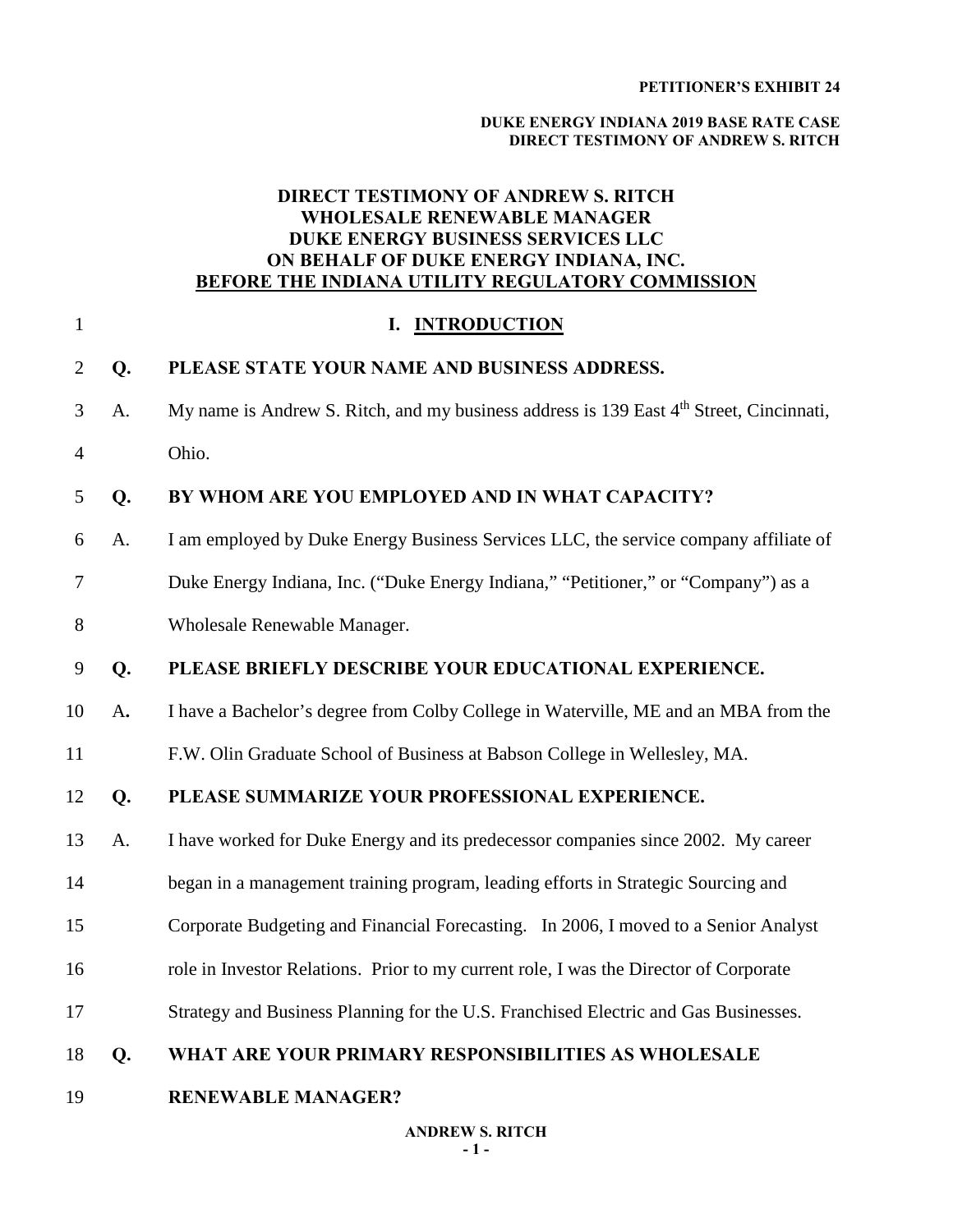| 1              | A. | I am responsible for providing overall strategy, policy and direction for renewable     |
|----------------|----|-----------------------------------------------------------------------------------------|
| $\overline{2}$ |    | energy assets within Duke Energy's Midwest regulated businesses, including Duke         |
| 3              |    | Energy Indiana.                                                                         |
| 4              | Q. | WHAT IS THE PURPOSE OF YOUR TESTIMONY IN THIS PROCEEDING?                               |
| 5              | A. | The purpose of my testimony is to support Duke Energy Indiana's request for a base rate |
| 6              |    | adjustment. My testimony will describe the Company's solar generation assets, battery   |
| 7              |    | storage projects, and microgrid projects. I will also discuss new generation resources  |
| 8              |    | capital expenditure changes between 2018-2020.                                          |
| 9              |    | <b>II. CRANE SOLAR FACILITY AND MICROGRID</b>                                           |
| 10             | Q. | PLEASE PROVIDE A BRIEF DESCRIPTION OF THE CRANE SOLAR                                   |
| 11             |    | FACILITY.                                                                               |
| 12             | A. | In Cause No. 44734, Duke Energy Indiana was granted a CPCN for the construction of a    |
| 13             |    | 17.25MW AC solar generation plant located at the NSA Crane base near Bloomington,       |
| 14             |    | Indiana. This facility interconnects to Duke Energy Indiana's 69 kV transmission line   |
| 15             |    | and is bid into the Midcontinent Independent System Operator ("MISO") in the same       |
| 16             |    | way as other Duke Energy Indiana-owned generation. The Crane facility was placed into   |
| 17             |    | service in late January 2017 and is performing as anticipated with regard to capacity,  |
| 18             |    | providing clean energy to the Company's customers.                                      |
| 19             | Q. | IS THE CRANE SOLAR FACILITY GENERATING POWER TO THE GRID?                               |
| 20             | A. | Yes.                                                                                    |
| 21             | Q. | WHAT IS THE CURRENT GENERATION OUTPUT OF THE SOLAR                                      |
| 22             |    | <b>GENERATION SYSTEM?</b>                                                               |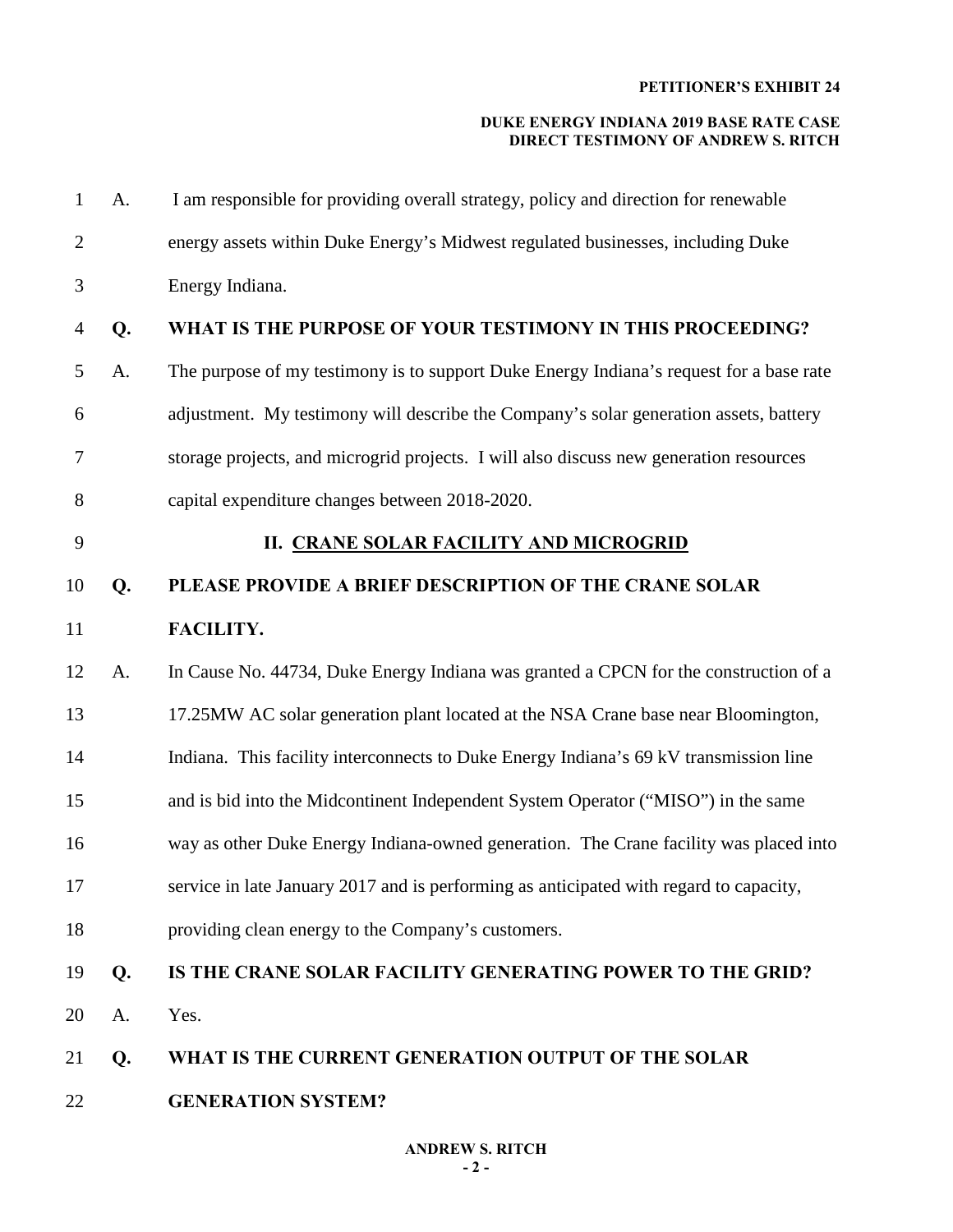| Q. | 28,093,000 kWh.                                                                           |
|----|-------------------------------------------------------------------------------------------|
|    |                                                                                           |
|    | IN YOUR OPINION, IS THE CRANE SOLAR FACILITY USED AND USEFUL                              |
|    | IN SUPPLYING SOLAR GENERATION TO DUKE ENERGY INDIANA'S                                    |
|    | <b>RETAIL CUSTOMERS?</b>                                                                  |
| A. | Yes. The Crane solar facility is commercially operational and provides clean, carbon free |
|    | generation to the benefit of Duke Energy Indiana customers. As such, it is my opinion     |
|    | that this generation is used and useful in serving our customers.                         |
| Q. | PLEASE DESCRIBE THE PURPOSE OF THE FEASIBILITY STUDY THAT                                 |
|    | WAS APPROVED IN CAUSE NO. 44734.                                                          |
| A. | As discussed in Ms. Birmingham-Byrd's direct testimony in that proceeding, in lieu of     |
|    | cash payment for the site lease, Duke Energy Indiana agreed to study the feasibility of   |
|    | incorporating future grid-tied energy storage technologies for the purpose of maintaining |
|    | electric services for critical loads.                                                     |
| Q. | HAS THE FEASIBILITY STUDY BEEN COMPLETED?                                                 |
| A. | Yes, it was completed on August 30, 2018, and shared with the Indiana Office of the       |
|    | Utility Consumer Counselor on September 5, 2018.                                          |
| Q. | PLEASE SUMMARIZE THE FINDINGS OF THE FEASIBILITY STUDY.                                   |
| A. | The Crane Microgrid Feasibility Study serves as a guide for Duke Energy Indiana and the   |
|    | Department of the Navy to develop a project plan to support additional energy             |
|    | infrastructure at NSA Crane, which will provide both bulk system and local reliability    |
|    | benefits. Doosan GridTech was hired to facilitate the study and worked closely with the   |
|    |                                                                                           |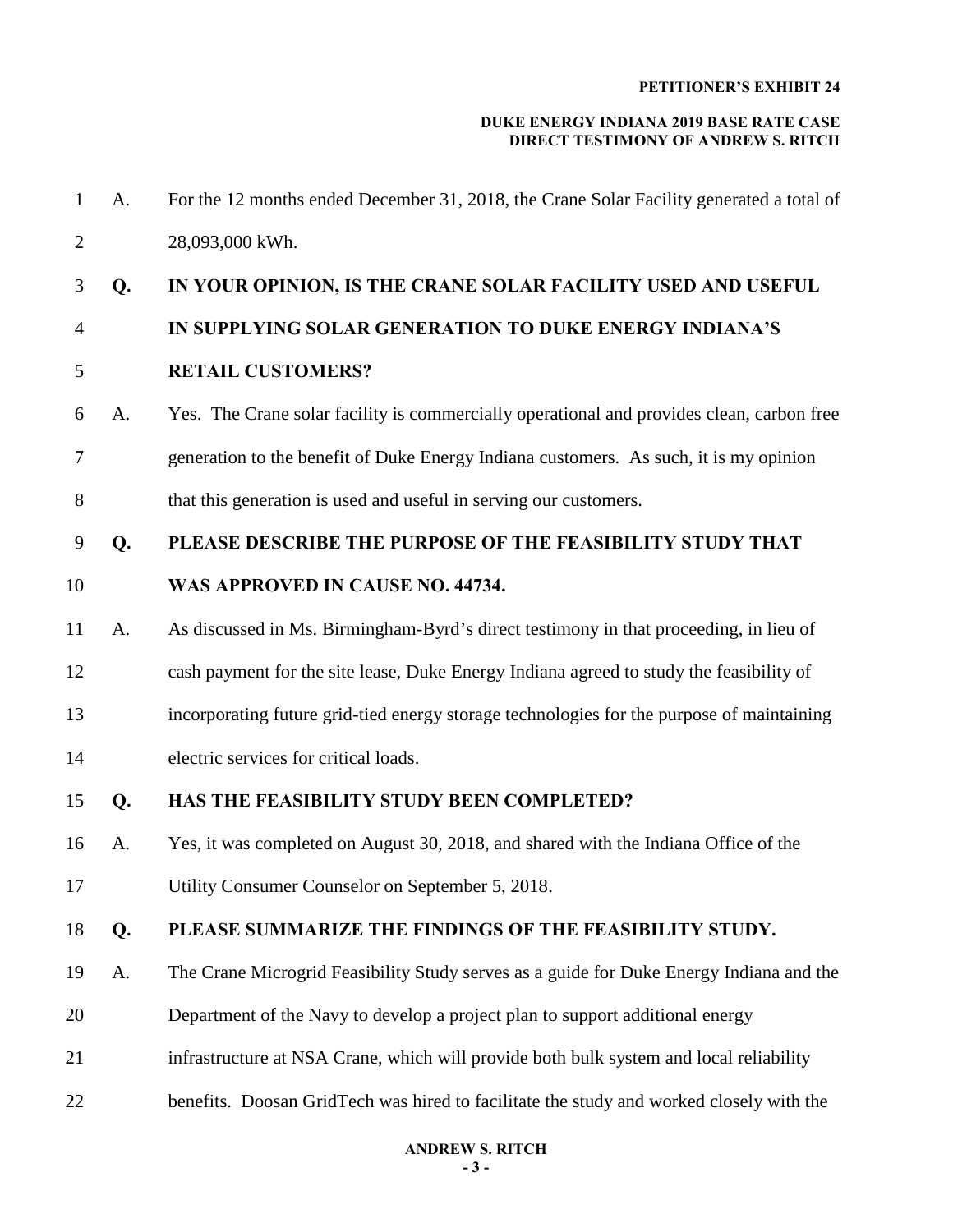| $\mathbf{1}$   |    | Navy and Duke Energy Indiana to: 1) identify Navy and Duke Energy Indiana objectives,        |
|----------------|----|----------------------------------------------------------------------------------------------|
| $\mathbf{2}$   |    | 2) assess the feasibility of potential microgrid solutions, 3) provide a conceptual design,  |
| 3              |    | and 4) recommend an implementation plan for installing and operating the necessary           |
| $\overline{4}$ |    | equipment.                                                                                   |
| 5              |    | The study identified new load shedding infrastructure, generation and storage                |
| 6              |    | assets, and control and communications infrastructure required to meet the study team's      |
| 7              |    | goals and objectives. Of note, three generation and storage assets would be required to      |
| $8\,$          |    | provide electrical service to NSA Crane microgrid in the event of a major grid outage: 1)    |
| 9              |    | the existing 17 MW <sup>ac</sup> Crane Solar Facility owned by Duke Energy, 2) a new battery |
| 10             |    | energy storage system ("BESS"), and 3) new diesel generators. Duke Energy Indiana is         |
| 11             |    | well-positioned to install a BESS on-base that could support the bulk power system and       |
| 12             |    | enable Microgrid capabilities, as well as enhance energy resiliency for Crane. The future    |
| 13             |    | BESS will be a regulated grid-asset owned and operated by Duke Energy Indiana, similar       |
| 14             |    | to the existing Crane Solar Facility, as well as the approved Camp Atterbury Microgrid       |
| 15             |    | and Nabb Battery facilities, approved in Cause No. 45002 and discussed below.                |
| 16             |    | Combined with the existing Crane Solar Facility, these two assets will provide grid          |
| 17             |    | benefits when grid-tied and provide backup power to Crane during major outage events.        |
| 18             | Q. | WHAT ARE THE NEXT STEPS REGARDING INCORPORATING FUTURE                                       |
| 19             |    | <b>GRID-TIED ENERGY STORAGE TECHNOLOGIES AT THE CRANE SITE?</b>                              |
| 20             | A. | Duke Energy Indiana is currently evaluating the feasibility and constraints of a 5 MW        |
| 21             |    | BESS to be located adjacent to the existing 17 MW solar array. Unless otherwise              |
| 22             |    | determined, the BESS will be subject to an interconnection agreement, the existing lease     |
|                |    |                                                                                              |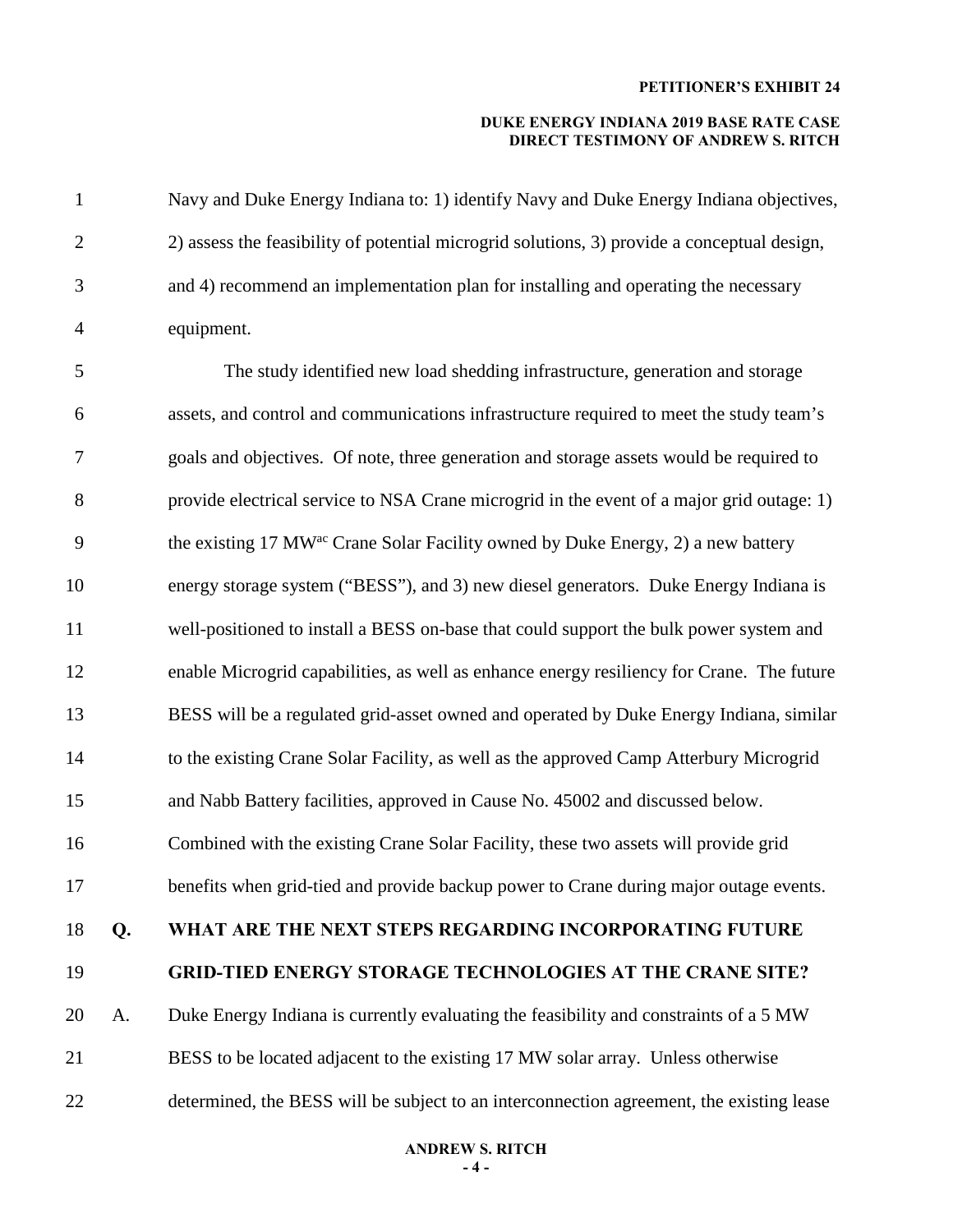| $\mathbf{1}$   |    | conditions, and will require applicable corporate and regulatory approval prior to            |
|----------------|----|-----------------------------------------------------------------------------------------------|
| $\overline{2}$ |    | construction. If interconnection is feasible and assuming there would be no delays to the     |
| 3              |    | project schedule due to interconnection, siting issues, or the appropriate approvals, the     |
| $\overline{4}$ |    | BESS could be commissioned in 2020.                                                           |
| 5              | Q. | ARE THERE ANY OTHER UPDATES REGARDING THE MICROGRID                                           |
| 6              |    | <b>FEASIBILITY STUDY?</b>                                                                     |
| $\tau$         | A. | Yes. Along with the Microgrid Feasibility Study, Duke Energy Indiana has committed to         |
| $8\,$          |    | installing remote operable switching capability at Crane to further support the base's        |
| 9              |    | resiliency goals, as approved by the Commission in Cause No. 44734. Duke Energy               |
| 10             |    | Indiana also verified through the Microgrid Feasibility Study that the remote operable        |
| 11             |    | switching was consistent with the results and overall scope of work to ultimately enhance     |
| 12             |    | resiliency for NSA Crane. In compliance with the Company's project management                 |
| 13             |    | standards, efficient resource scheduling, project planning, as well as the shared interest of |
| 14             |    | Duke Energy Indiana and the Navy in limiting the number of line outages at this location,     |
| 15             |    | Duke Energy Indiana is tentatively planning for all switch-related work, including the        |
| 16             |    | remote operation of the switch, to be coordinated with the potential future BESS project      |
| 17             |    | at the base, as opposed to scheduling resources multiple times to work at this location.      |
| 18             | Q. | <b>DID DUKE ENERGY INDIANA DECIDE TO MOVE FORWARD WITH ANY</b>                                |
| 19             |    | PROJECTS IDENTIFIED IN THE CRANE MICROGRID FEASIBILITY                                        |
| 20             |    | <b>STUDY?</b>                                                                                 |
| 21             | A. | Yes. Duke Energy Indiana plans to install a 5 MW BESS to be located adjacent to the           |
| 22             |    | existing 17 MW solar array.                                                                   |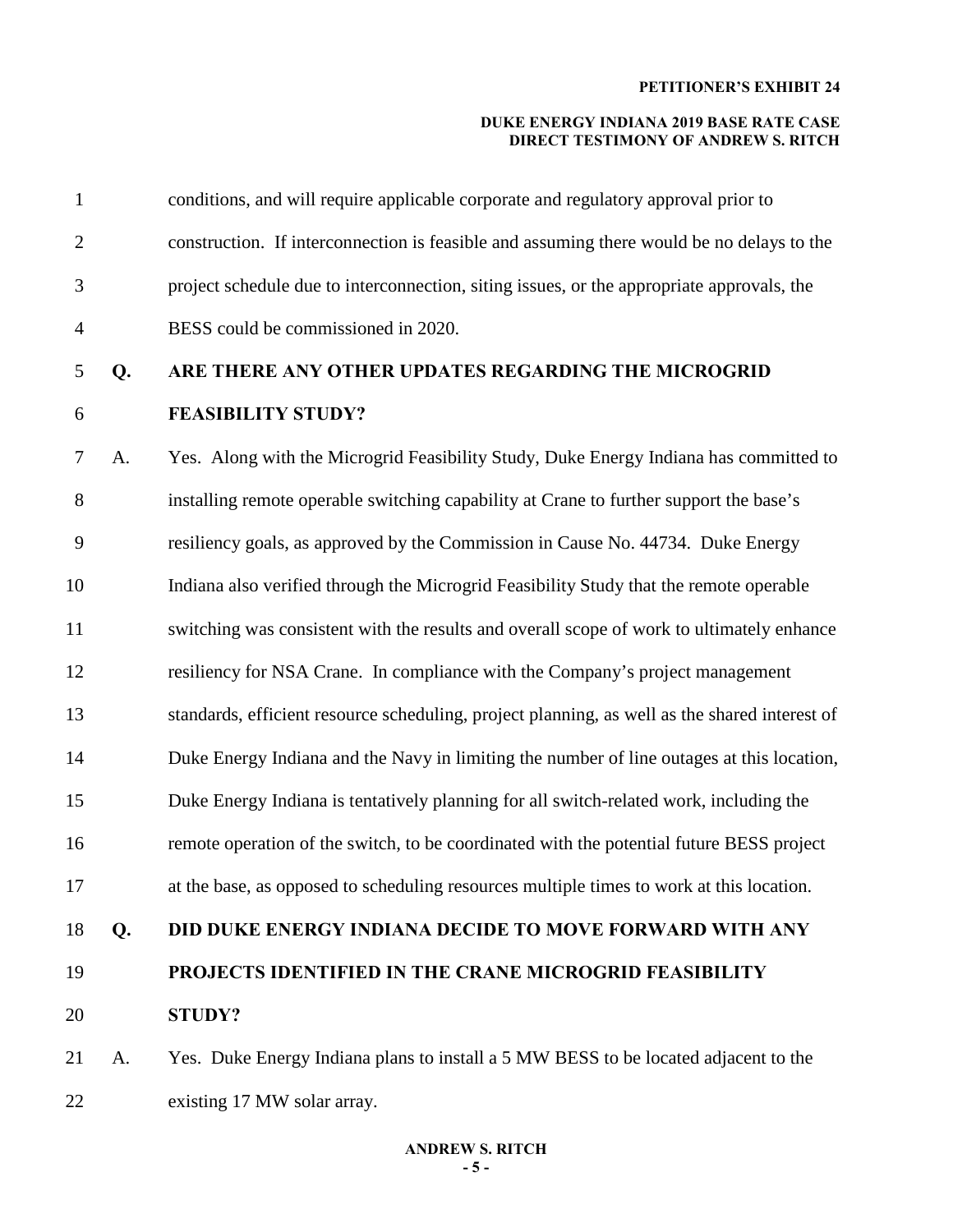#### **DUKE ENERGY INDIANA 2019 BASE RATE CASE DIRECT TESTIMONY OF ANDREW S. RITCH**

#### 1 **Q. PLEASE DESCRIBE THE CRANE BATTERY PROJECT.**

2 A. Duke Energy Indiana has partnered with the U.S. Navy to support mutual renewable 3 energy and energy resiliency goals. The 17 MW solar PV facility deployed at NSA 4 Crane and owned and operated by Duke Energy Indiana was the first step in realizing 5 those goals. In addition to building utility-scale renewable energy projects, this 6 partnership created opportunities for developing and deploying additional distributed 7 energy technologies – including battery storage – that are beneficial to Duke Energy 8 Indiana's customers. Through coordination with Crane and the U.S. Navy, Duke Energy 9 Indiana plans to install a 5 MW BESS on-base that will support the bulk power system 10 and enable microgrid capabilities, thus enhancing energy resiliency for Crane. The BESS 11 will be a regulated grid-asset owned and operated by Duke Energy Indiana, similar to the 12 17 MW solar facility on-base. The BESS will be located within the existing solar lease 13 footprint, thus reducing project costs.

# 14 **Q. WHAT ARE THE BENEFITS OF THE CRANE BATTERY PROJECT?**

15 A. This project will enhance reliability of service for customers and provide ancillary 16 services, such as Regulating Reserves, to MISO. In return for the lease with the Navy for 17 the land necessary to construct the project, the Navy can access the existing solar facility 18 and new battery (Microgrid) during a catastrophic, regional grid event. During an event 19 in which energy produced by the solar array and the battery services cannot be 20 transmitted to the commercial grid, the Microgrid can provide backup power to critical 21 customer loads on the base. Crane will continue to pay for service through its standard 22 tariff rate whether the assets are grid-tied or in island-mode.

#### **ANDREW S. RITCH - 6 -**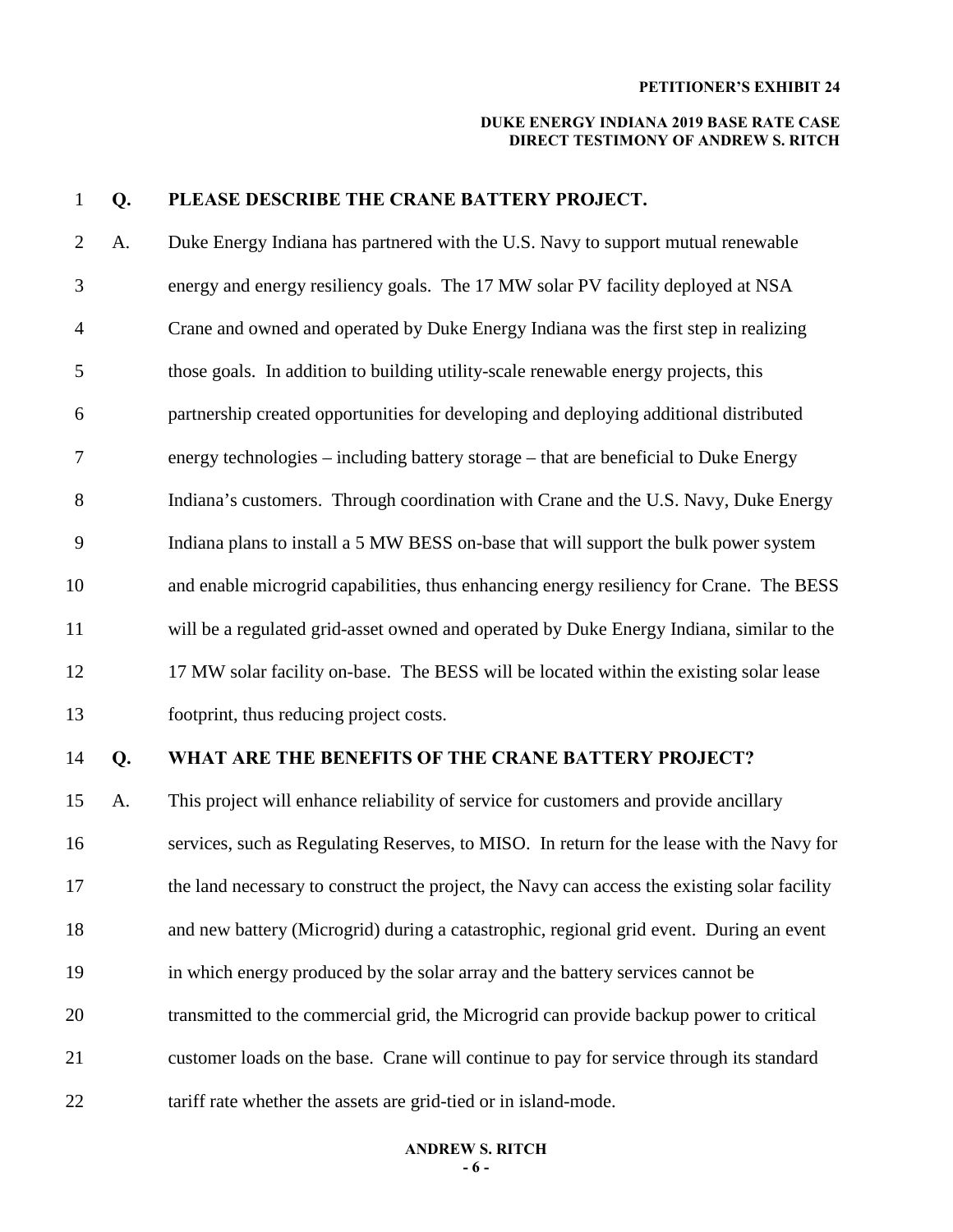| $\mathbf{1}$   |    | Revenues realized by Duke Energy Indiana for providing such services to MISO              |
|----------------|----|-------------------------------------------------------------------------------------------|
| $\overline{2}$ |    | will benefit Duke Energy Indiana customers. Like other Company-owned generation and       |
| 3              |    | battery storage, revenues received from MISO for the Crane Battery, net of any related    |
| $\overline{4}$ |    | MISO costs or energy purchases, would flow back to customers through an appropriate       |
| 5              |    | rate mechanism.                                                                           |
| 6              |    | Any Investment Tax Credit ("ITC") value that Duke Energy Indiana receives                 |
| $\overline{7}$ |    | from its investment in the project will benefit customers by reducing revenue             |
| 8              |    | requirements over the depreciable life of the property. Duke Energy Indiana believes this |
| 9              |    | project and other battery storage investments are also consistent with recent stakeholder |
| 10             |    | feedback. The utility is uniquely positioned to control and adjust the function of        |
| 11             |    | microgrids to optimize their value for the benefit of customers and the grid.             |
| 12             | Q. | WHEN DO YOU EXPECT CONSTRUCTION TO BEGIN?                                                 |
| 13             | A. | Duke Energy Indiana expects construction of the Crane Battery to begin in June 2020.      |
| 14             | Q. | WHEN DO YOU ANTICIPATE THE PROJECT TO BE IN SERVICE?                                      |
| 15             | A. | The Company expects the Crane Battery to be placed-in-service in December 2020. See       |
| 16             |    | Table 1 for the currently projected construction timeline.                                |
| 17             |    | Table 1                                                                                   |

| <b>Crane Microgrid Construction Schedule</b>  |               |  |
|-----------------------------------------------|---------------|--|
| <b>Milestone Date</b><br><b>Activity Name</b> |               |  |
| <b>Engineering, Procure, Construction RFP</b> | December 2019 |  |
| <b>Construction Mobilization</b>              | June 2020     |  |
| <b>Final Completion</b>                       | December 2020 |  |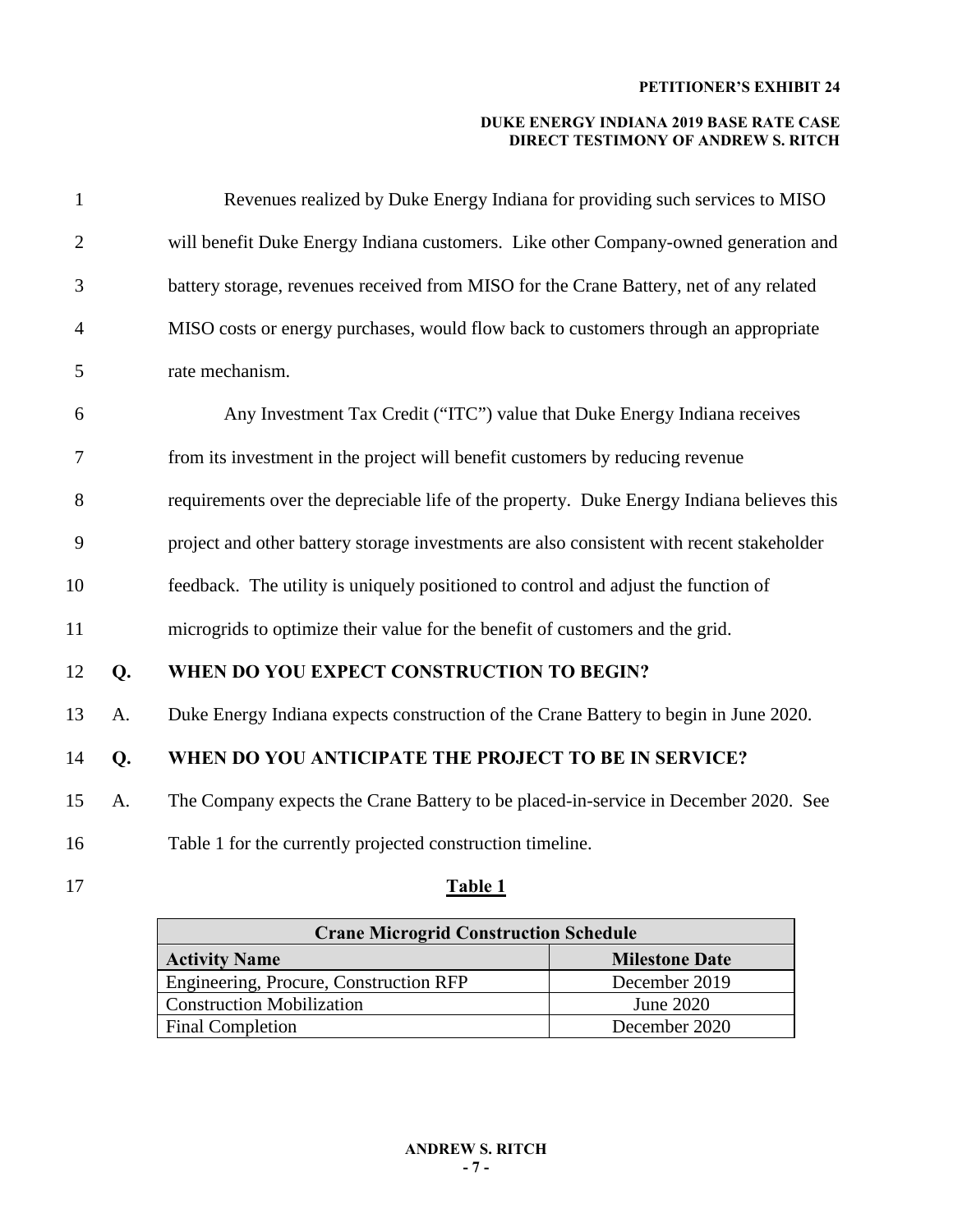#### **DUKE ENERGY INDIANA 2019 BASE RATE CASE DIRECT TESTIMONY OF ANDREW S. RITCH**

| $\mathbf{1}$   | Q.   | WHAT IS THE CURRENT COST ESTIMATE FOR THE CRANE MICROGRID?                                |
|----------------|------|-------------------------------------------------------------------------------------------|
| $\overline{2}$ | A.   | Currently, the overall estimate is approximately \$10 million.                            |
| 3              | Q.   | PLEASE DESCRIBE THE MAIN COMPONENTS OF THE COST ESTIMATE.                                 |
| $\overline{4}$ | A.   | The Crane Battery has four main components: (1) equipment: batteries, inverters and       |
| 5              |      | balance of plant components; (2) engineering and construction; (3) interconnection; and   |
| 6              |      | (4) site control and communications infrastructure.                                       |
| 7              | Q.   | PLEASE EXPLAIN THE PROCESS DUKE ENERGY INDIANA WILL                                       |
| $8\,$          |      | UNDERTAKE TO SELECT ITS CONTRACTORS FOR THIS PROJECT.                                     |
| 9              | A.   | As project development efforts continue to progress, a formal RFP will be issued to       |
| 10             |      | providers who are best suited to successfully execute this project. In addition, Duke     |
| 11             |      | Energy Indiana will comply with the provisions of Indiana Code § 8-1-8.5 that requires    |
| 12             |      | the Company to use a contractor in the engineering, procurement or construction of the    |
| 13             |      | project that 1) is subject to Indiana unemployment taxes and 2) is selected by the public |
| 14             |      | utility through bids solicited in a competitive procurement process.                      |
| 15             | Q.   | DO YOU BELIEVE THE COST ESTIMATE IS REASONABLE? PLEASE                                    |
| 16             |      | <b>EXPLAIN.</b>                                                                           |
| 17             | - A. | Yes, I do. The Company's Class 5 estimate for this project is based upon realistic        |
| 18             |      | assumptions given the stage of project development, current market conditions, and the    |
| 19             |      | Company's experience constructing similar projects.                                       |
| 20             |      | III. CAMP ATTERBURY MICROGRID AND NABB BATTERY STORAGE                                    |
| 21             | Q.   | PLEASE DESCRIBE THE COST RECOVERY APPROVED IN THE FINAL                                   |
|                |      |                                                                                           |

22 **ORDER IN CAUSE NO. 45002.**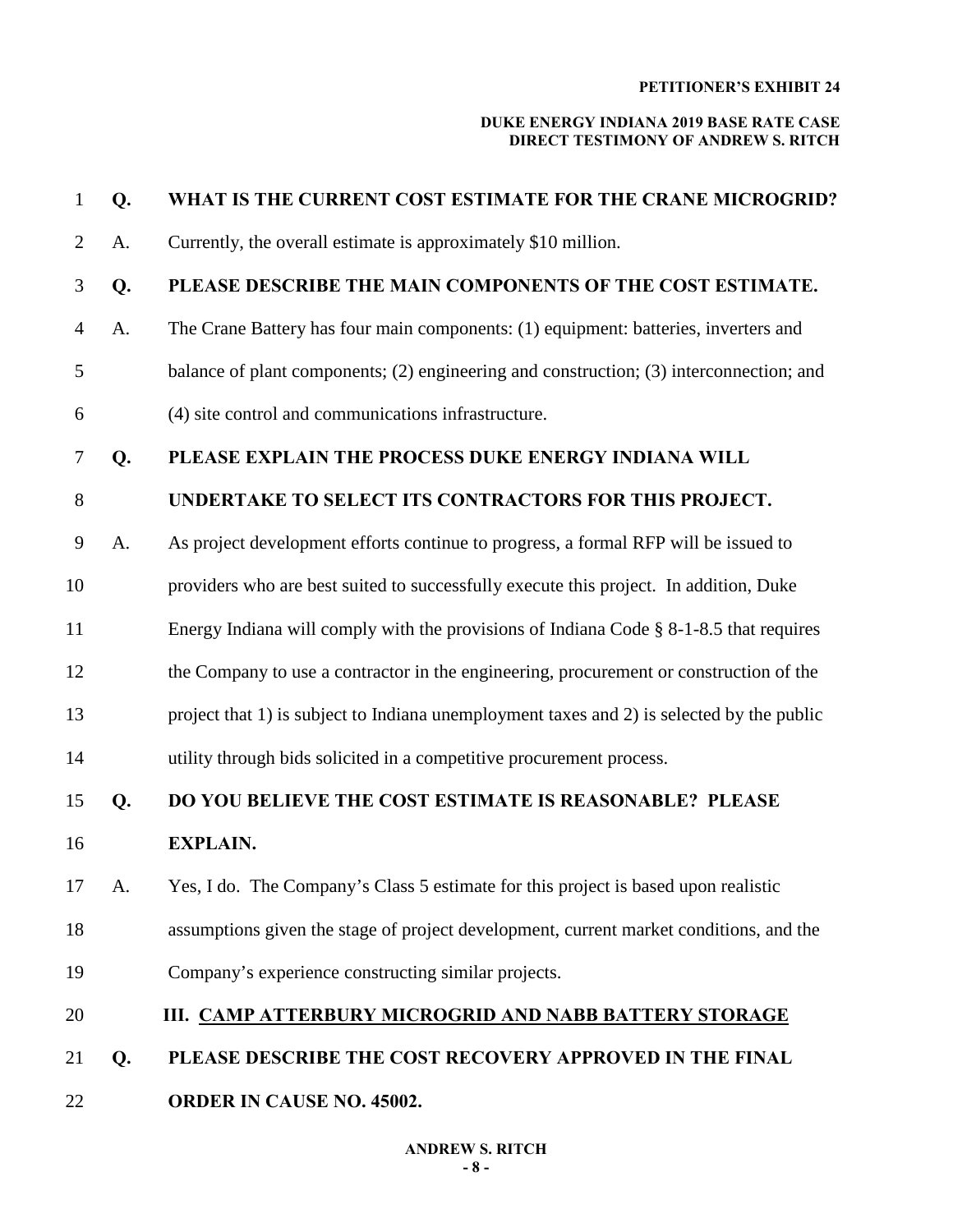| $\mathbf{1}$   | A. | The Commission approved both the Camp Atterbury Microgrid and Nabb Battery                    |
|----------------|----|-----------------------------------------------------------------------------------------------|
| $\overline{2}$ |    | Storage Projects ("Projects") as clean energy projects eligible for incentives under          |
| 3              |    | Indiana Code $\S$ 8-1-8.8-11. As such, the Commission approved: (1) timely recovery of        |
| $\overline{4}$ |    | the associated construction and operating expenses through Duke Energy Indiana's              |
| 5              |    | Renewable Energy Project Revenue Adjustment, Standard Contract Rider No. 73 ("Rider           |
| 6              |    | 73"); (2) deferral of costs associated with the Projects until such costs are reflected in    |
| $\tau$         |    | Petitioner's retail rates and charges; (3) utilization of the new depreciation rates of 8.33% |
| $8\,$          |    | based on the expected 12-year life of the cells and monitoring equipment related to the       |
| 9              |    | battery storage plant portion of the Projects; and 4.00% based on the expected 25-year        |
| 10             |    | life of the other battery-related equipment related to the battery storage plant portion of   |
| 11             |    | the Projects until such time as a new depreciation rate supported by a depreciation study     |
| 12             |    | is approved by the Commission in a future proceeding; and (4) utilization of the 3.33%        |
| 13             |    | depreciation rate for the solar component of the Camp Atterbury Microgrid project.            |
| 14             |    | The Commission found that any future REC proceeds and Investment Tax Credits                  |
| 15             |    | shall be used to reduce the total Rider 73 revenue requirements.                              |
| 16             | Q. | PLEASE PROVIDE AN UPDATE ON THE CAMP ATTERBURY PROJECT.                                       |
| 17             | A. | In March 2018, Duke Energy Indiana issued a request for proposals ("RFP") to bidders          |
| 18             |    | with the potential capability to fulfill technical and commercial requirements, as well as    |
| 19             |    | the Company's financial and safety requirements. The Company then assessed bidders            |
| 20             |    | based on relevant experience, functional competence, references, and expertise. During        |
| 21             |    | the evaluation, Duke Energy Indiana facilitated multiple proposal review sessions with        |
| 22             |    | stakeholders and reference checks. After careful consideration, the Company awarded           |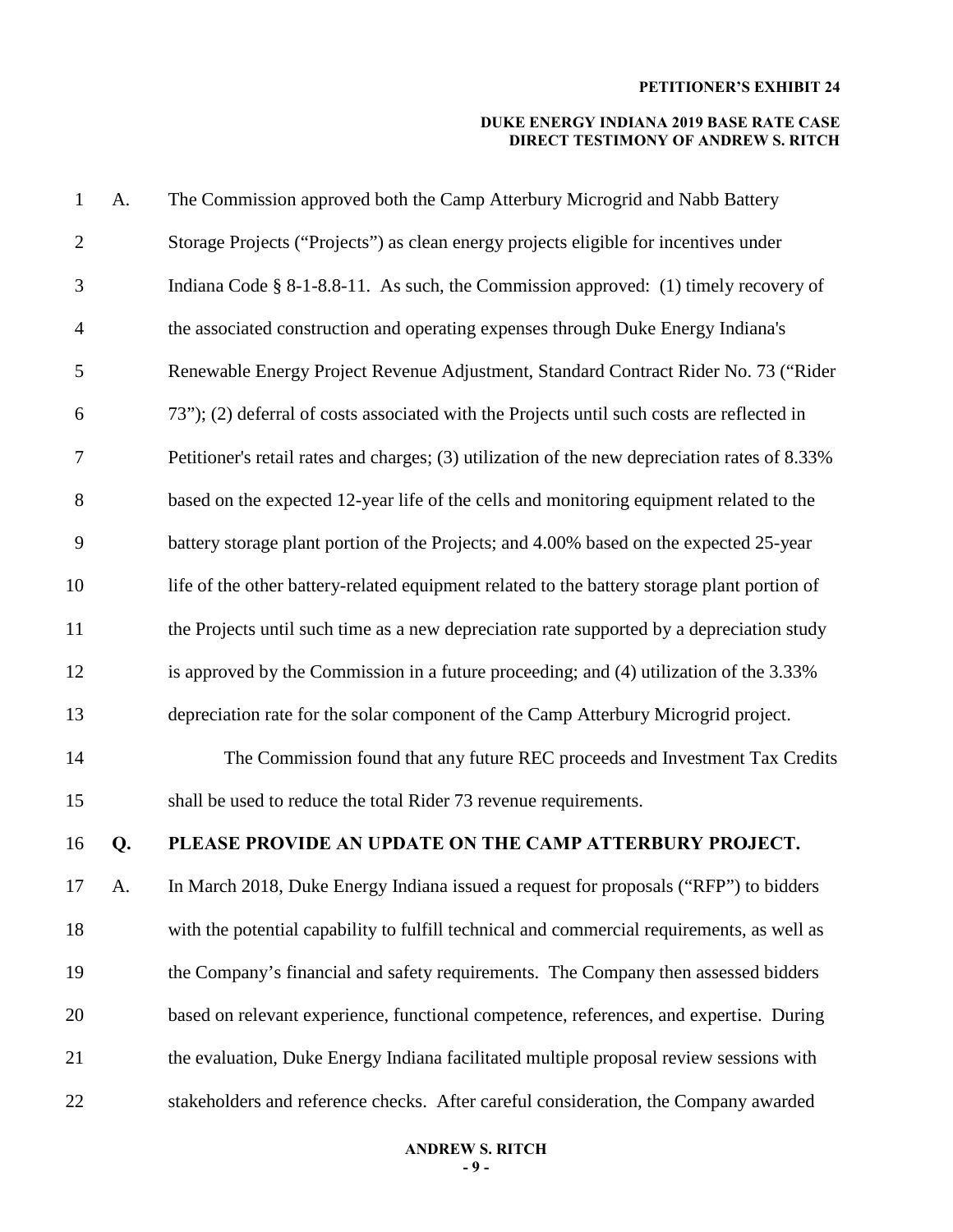#### **DUKE ENERGY INDIANA 2019 BASE RATE CASE DIRECT TESTIMONY OF ANDREW S. RITCH**

| $\mathbf{1}$   |    | the Engineering, Procurement, and Construction and O&M contracts to Doosan              |
|----------------|----|-----------------------------------------------------------------------------------------|
| $\overline{2}$ |    | GridTech. The expertise and pricing provided by Doosan GridTech will ensure the         |
| 3              |    | Microgrid Project is completed in a timely and professional manner at an acceptable and |
| $\overline{4}$ |    | competitive cost.                                                                       |
| 5              | Q. | <b>HAS CONSTRUCTION BEGUN?</b>                                                          |
| 6              | A. | Yes. Duke Energy Indiana began construction of the Camp Atterbury Microgrid in          |
| 7              |    | March 2019.                                                                             |
| 8              | Q. | WHEN DO YOU ANTICIPATE THE PROJECT TO BE IN SERVICE?                                    |
| 9              | A. | Duke Energy Indiana expects the Camp Atterbury Microgrid to be placed-in-service in     |
| 10             |    | October 2019.                                                                           |
| 11             | Q. | PLEASE PROVIDE AN UPDATE ON THE NABB BATTERY PROJECT.                                   |
| 12             | A. | In March 2018, Duke Energy Indiana issued a RFP to bidders with the potential           |
| 13             |    | capability to fulfill technical and commercial requirements, as well as the Company's   |
| 14             |    | financial and safety requirements. Duke Energy Indiana assessed bidders based on        |
| 15             |    | relevant experience, functional competence, references, and expertise. During the       |
| 16             |    | evaluation, Duke Energy Indiana facilitated multiple proposal review sessions with      |
| 17             |    | stakeholders and reference checks. After careful consideration, Duke Energy awarded     |
| 18             |    | the Engineering, Procurement, and Construction and O&M contracts to Doosan              |
| 19             |    | GridTech. The expertise and pricing provided by Doosan GridTech will ensure the         |
| 20             |    | project is completed in a timely and professional manner at an acceptable cost.         |
| 21             | Q. | <b>HAS CONSTRUCTION BEGUN?</b>                                                          |

22 A. Yes. Duke Energy Indiana began construction of the Nabb Battery in June 2019.

#### **ANDREW S. RITCH - 10 -**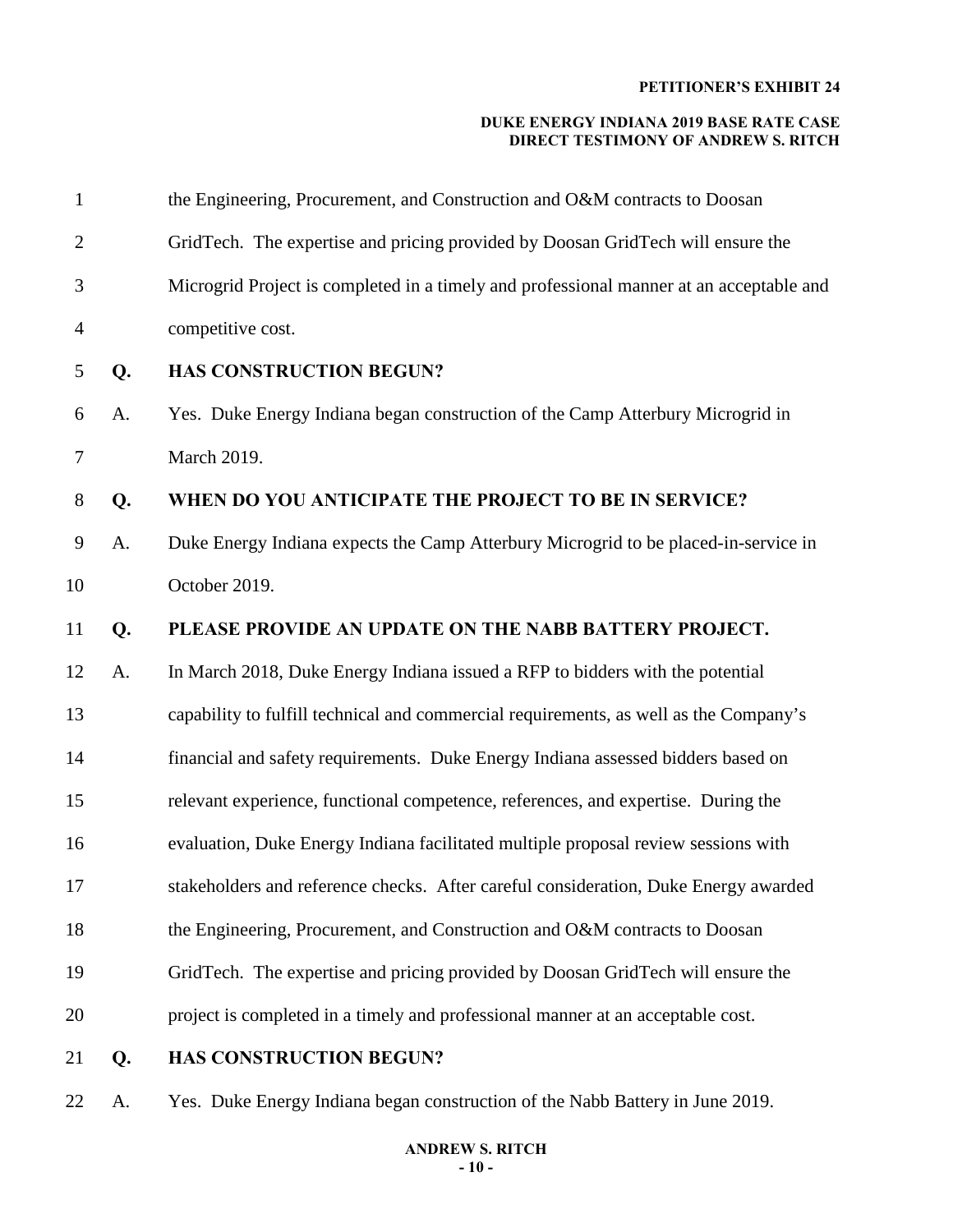| $\mathbf 1$    | Q. | WHEN DO YOU ANTICIPATE THE PROJECT TO BE IN SERVICE?                                   |
|----------------|----|----------------------------------------------------------------------------------------|
| $\overline{2}$ | A. | Duke Energy Indiana expects the Nabb Battery to be placed-in-service in November       |
| 3              |    | 2019.                                                                                  |
| $\overline{4}$ |    | IV. TIPPECANOE SOLAR POWER PLANT                                                       |
| 5              | Q. | PLEASE DESCRIBE THE TIPPECANOE SOLAR POWER PLANT THAT                                  |
| 6              |    | DUKE ENERGY INDIANA HAS PLANNED WITH THE PURDUE RESEARCH                               |
| $\tau$         |    | FOUNDATION.                                                                            |
| 8              | A. | Duke Energy Indiana plans to construct a 1.6 MW-AC solar plant at Purdue Research      |
| 9              |    | Foundation's ("PRF") Discovery Park District ("Discovery Park") in West Lafayette.     |
| 10             |    | The distributed energy project will provide all Duke Energy Indiana customers clean,   |
| 11             |    | renewable energy while supporting the economic development and sustainability goals of |
| 12             |    | the Discovery Park. This solar project will set the stage for sustainable land use     |
| 13             |    | developments at Discovery Park while diversifying Duke Energy Indiana's fuel mix with  |
| 14             |    | emission-free, 100% renewable energy generation resource.                              |
| 15             |    | Duke Energy Indiana will lease approximately ten acres of land from PRF. Duke          |
| 16             |    | Energy Indiana has contracted with Carmel, Indiana-based Telamon as the Engineering,   |
| 17             |    | Procurement, and Construction ("EPC") firm to build the solar plant. Once constructed, |
| 18             |    | Duke Energy Indiana will own and operate the new solar plant. The plant will           |
| 19             |    | interconnect to a 12.47 kV distribution line.                                          |
| 20             | Q. | IS THE TIPPECANOE SOLAR POWER PLANT A "CLEAN ENERGY                                    |
| 21             |    | <b>RESOURCE" UNDER INDIANA CODE § 8-1-37-4?</b>                                        |
| 22             | A. | Yes.                                                                                   |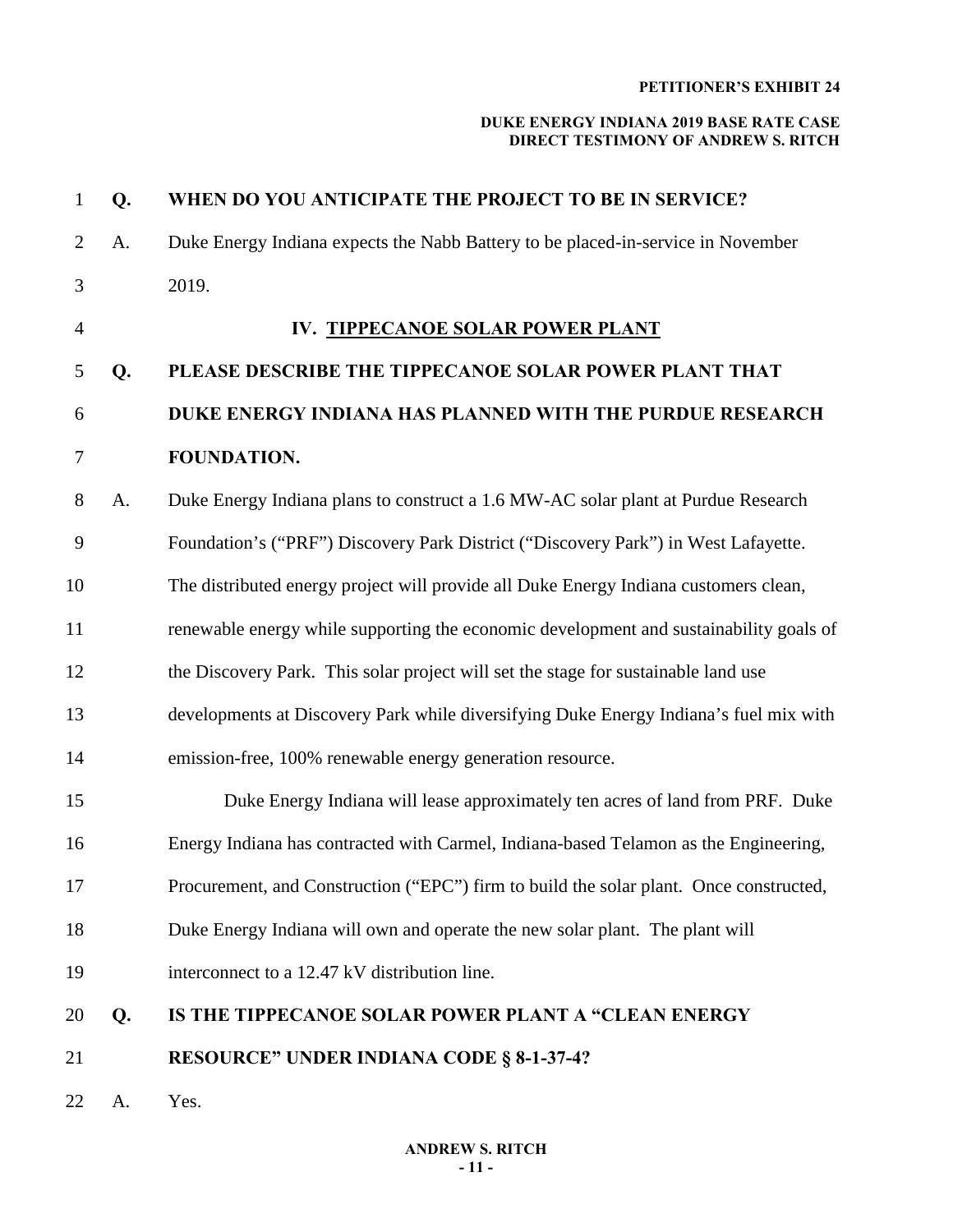#### **DUKE ENERGY INDIANA 2019 BASE RATE CASE DIRECT TESTIMONY OF ANDREW S. RITCH**

| $\mathbf{1}$ | Q. | WHEN DO YOU EXPECT CONSTRUCTION TO BEGIN?                                             |
|--------------|----|---------------------------------------------------------------------------------------|
| 2            | A. | Duke Energy Indiana expects construction of the Tippecanoe Solar Power Plant to begin |
| 3            |    | in July 2019.                                                                         |
| 4            | Q. | WILL DUKE ENERGY INDIANA PROVIDE NOTICE TO THE COMMISSION                             |
| 5            |    | PURSUANT TO INDIANA CODE § 8-1-8.5-7 PRIOR TO CONSTRUCTION?                           |
| 6            | A. | Yes. Petitioner's Exhibit 24-A (ASR) serves as Duke Energy Indiana's notice prior to  |
| 7            |    | construction.                                                                         |
| 8            | Q. | WHEN DO YOU ANTICIPATE THE PROJECT TO BE IN SERVICE?                                  |
| 9            | A. | The Company expects the Tippecanoe Solar Power Plant to be placed-in-service by       |
| 10           |    | December 31, 2019. See Table 2 below for a more detailed projected construction       |
| 11           |    | schedule.                                                                             |
| 12           |    | Table 2                                                                               |

| <b>Tippecanoe Solar Power Plant Construction Schedule</b> |                                 |  |
|-----------------------------------------------------------|---------------------------------|--|
| <b>Activity Name</b>                                      | <b>Milestone Date</b>           |  |
| Notice to Proceed                                         | <b>Agreement Effective Date</b> |  |
| Permit Drawing package to Duke Energy for<br>Review       | May 17, 2019                    |  |
| Duke Energy Review Comments Deadline                      | May 21, 2019                    |  |
| Permits filed                                             | May 28, 2019                    |  |
| Permits Approved                                          | June 28, 2019                   |  |
| Mobilization                                              | July 8, 2019                    |  |
| Placed in Service                                         | September 20, 2019              |  |
| <b>Substantial Completion</b>                             | October 18, 2019                |  |
| <b>Project Completion</b>                                 | December 2019                   |  |

# 13 **Q. WHAT ARE THE BENEFITS OF THIS PROJECT?**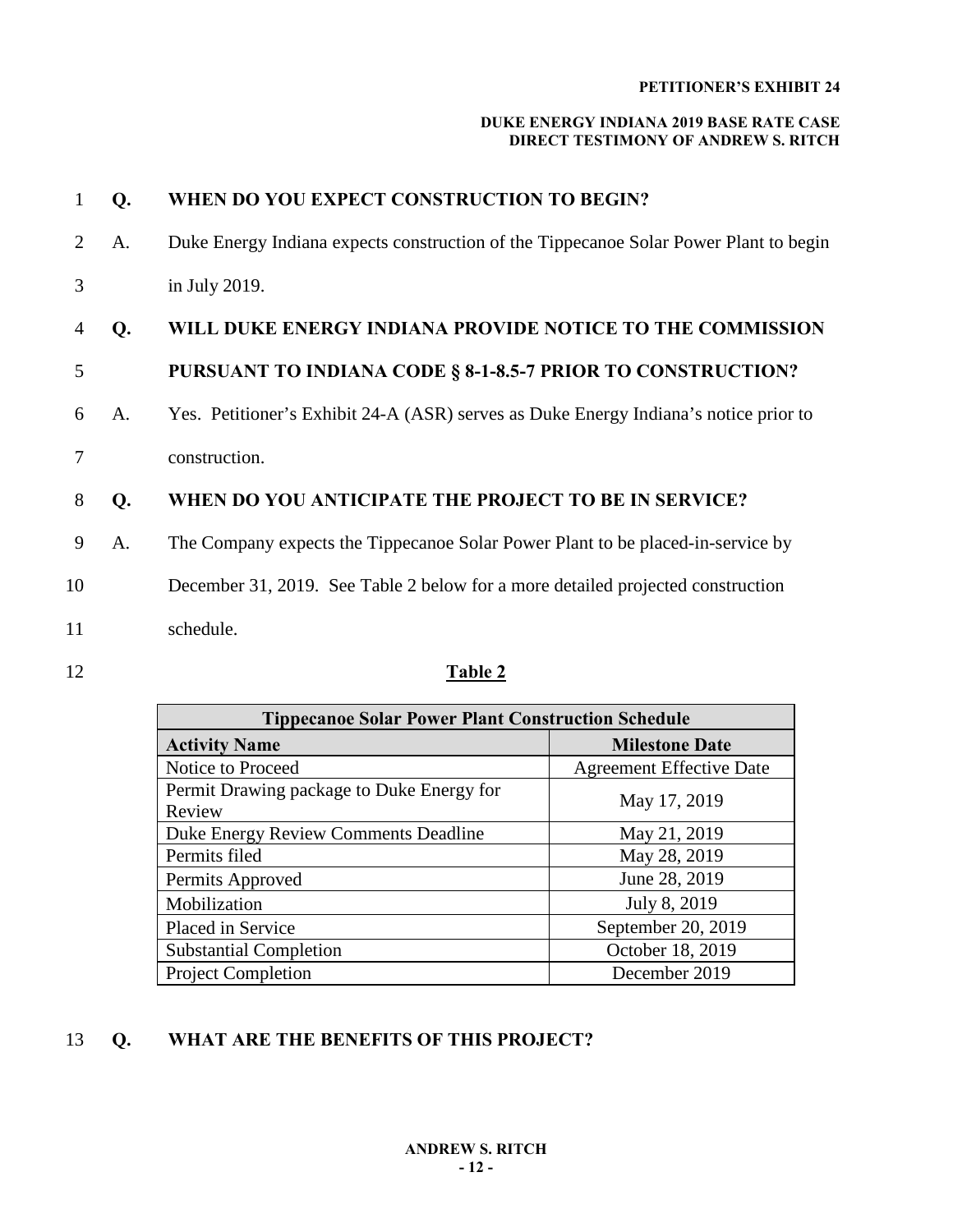| $\mathbf 1$    | A. | The distributed energy resource will provide all Duke Energy Indiana's customers with      |  |  |
|----------------|----|--------------------------------------------------------------------------------------------|--|--|
| $\overline{2}$ |    | carbon free, renewable energy and is an incremental step toward diversifying Duke          |  |  |
| 3              |    | Energy Indiana's generation portfolio to include more clean energy resources.              |  |  |
| 4              |    | Additionally, the solar power plant's location will support the Discovery Park's mission   |  |  |
| 5              |    | to advance Purdue University in the quest for sustainable engagement. The project          |  |  |
| 6              |    | supports Discovery Park's master plan to capitalize on high-performance technologies to    |  |  |
| 7              |    | create a dynamic community that showcases innovative and sustainable building and land     |  |  |
| 8              |    | use concepts through its designed elements.                                                |  |  |
| 9              | Q. | WHAT IS THE CURRENT COST ESTIMATE FOR THE TIPPECANOE SOLAR                                 |  |  |
| 10             |    | <b>POWER PLANT?</b>                                                                        |  |  |
| 11             | A. | Currently, the overall estimate is approximately \$3.5 million. This amount does not       |  |  |
| 12             |    | include an estimate of allowance of funds used during construction ("AFUDC").              |  |  |
| 13             | Q. | PLEASE DESCRIBE THE MAIN COMPONENTS OF THE COST ESTIMATE.                                  |  |  |
| 14             | A. | Please see Petitioner's Confidential Exhibit 24-B (ASR) for a breakdown of the major       |  |  |
| 15             |    | components of the cost estimate.                                                           |  |  |
| 16             | Q. | PLEASE EXPLAIN THE PROCESS DUKE ENERGY INDIANA UNDERTOOK                                   |  |  |
| 17             |    | TO SELECT ITS CONTRACTOR FOR THIS PROJECT.                                                 |  |  |
| 18             | A. | Duke Energy Indiana's supply chain organization conducted a competitive Request for        |  |  |
| 19             |    | Proposals to identify the Engineering, Procurement, Construction ("EPC") contractor for    |  |  |
| 20             |    | this project. The EPC will design, procure all equipment and construct the facility. After |  |  |
| 21             |    | evaluating the bids, Duke Energy Indiana selected Carmel, Indiana based Telamon            |  |  |
| 22             |    | Enterprise Ventures, based on its overall solar experience, Indiana solar experience,      |  |  |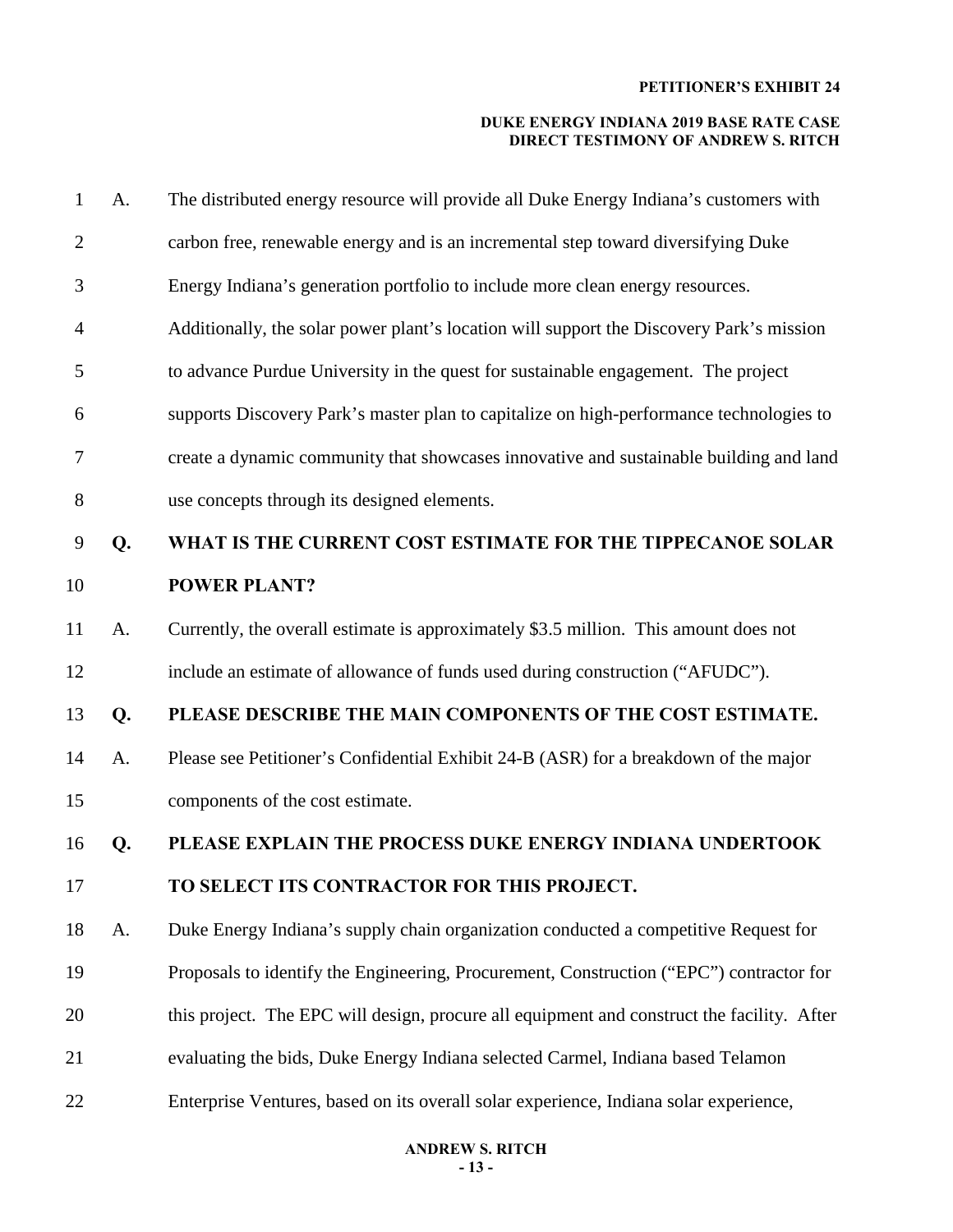| 1              |    | regional labor familiarity, and competitive pricing. The EPC contract is a fixed price and  |  |
|----------------|----|---------------------------------------------------------------------------------------------|--|
| $\overline{2}$ |    | firm schedule contract with a target commercial date of December 2019. Duke Energy          |  |
| 3              |    | Indiana's distribution organization will manage the electrical interconnection work         |  |
| $\overline{4}$ |    | required to connect the facility to the distribution grid.                                  |  |
| 5              | Q. | DO YOU BELIEVE THE COST ESTIMATE IS REASONABLE? PLEASE                                      |  |
| 6              |    | <b>EXPLAIN.</b>                                                                             |  |
| $\tau$         | A. | Yes, the cost estimate is reasonable. It is a fixed price, firm schedule contract where the |  |
| 8              |    | EPC is responsible for all aspects of the facility include engineering design, equipment    |  |
| 9              |    | procurement, and constructing the facility. The project also has an interconnection         |  |
| 10             |    | agreement with Duke Energy Indiana distribution to connect the solar facility to the        |  |
| 11             |    | electrical grid.                                                                            |  |
| 12             | Q. | IS THE TIPPECANOE SOLAR POWER PLANT A PROJECT THAT MEETS                                    |  |
| 13             |    | THE REQUIREMENTS OF INDIANA CODE § 8-1-8.5-7?                                               |  |
| 14             | A. | Yes.                                                                                        |  |
| 15             |    | V. B-LINE HEIGHTS SOLAR POWER PLANT                                                         |  |
| 16             | Q. | PLEASE DESCRIBE THE B-LINE HEIGHTS SOLAR POWER PLANT                                        |  |
| 17             |    | PROJECT.                                                                                    |  |
| 18             | A. | Duke Energy Indiana plans to construct a 112 kW-AC solar canopy at the B-Line Heights       |  |
| 19             |    | Apartments, an affordable housing complex in Bloomington. The distributed energy            |  |
| 20             |    | project will provide all Duke Energy Indiana customers with clean, renewable energy.        |  |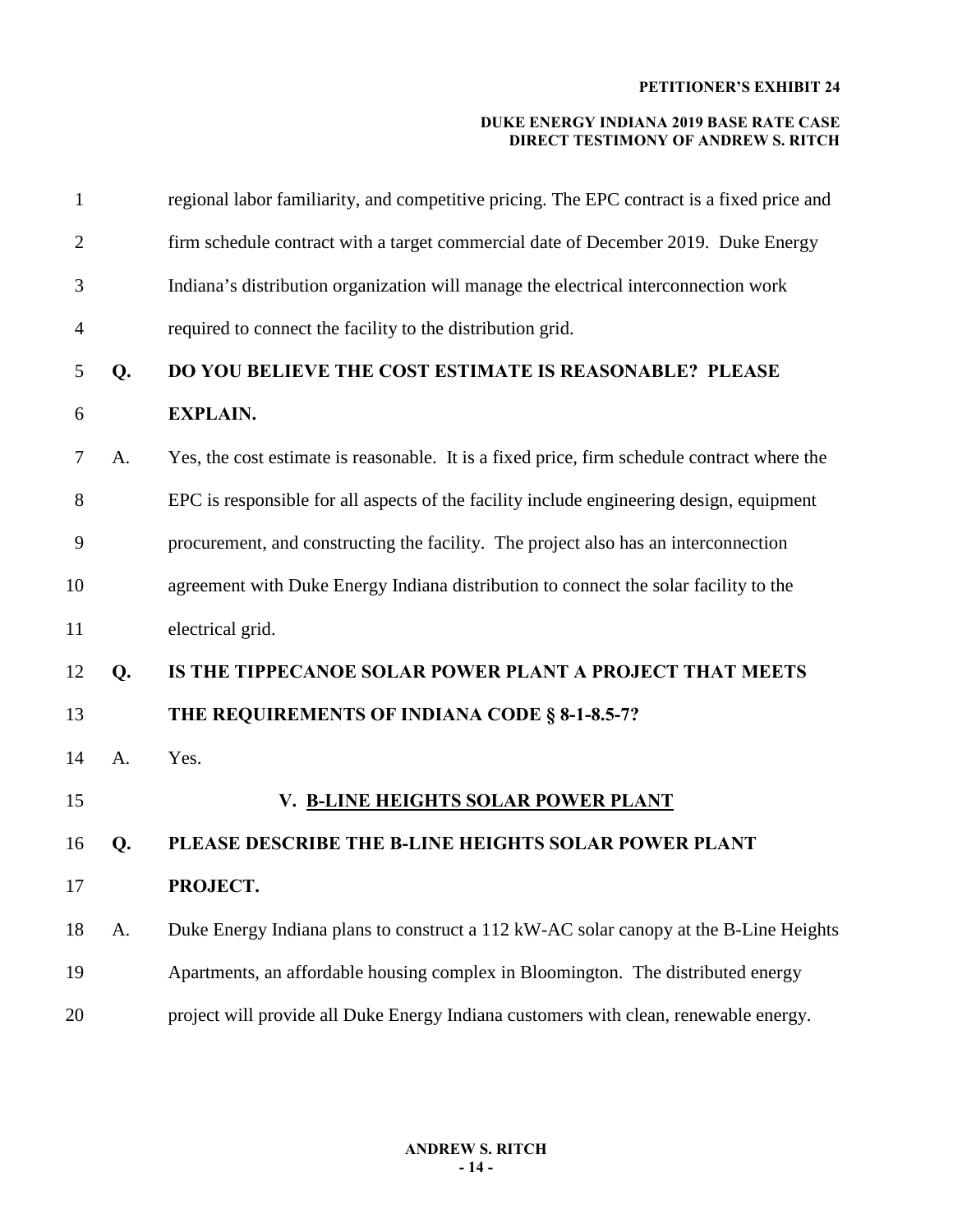| $\mathbf{1}$   |       | Duke Energy Indiana has contracted with Carmel, Indiana-based Telamon as the            |  |
|----------------|-------|-----------------------------------------------------------------------------------------|--|
| $\overline{2}$ |       | PC firm to construct the parking canopy as part of the 34-unit housing development. The |  |
| 3              |       | plant will interconnect to a 12.47 kV distribution line.                                |  |
| $\overline{4}$ | Q.    | IS THE B-LINE HEIGHTS SOLAR POWER PLANT A "CLEAN ENERGY                                 |  |
| 5              |       | <b>RESOURCE" UNDER INDIANA CODE § 8-1-37-4?</b>                                         |  |
| 6              | A.    | Yes.                                                                                    |  |
| 7              | Q.    | <b>HAS CONSTRUCTION BEGUN?</b>                                                          |  |
| 8              | A.    | Yes. Duke Energy Indiana began construction of the B-Line Heights Solar Power Plant     |  |
| 9              |       | in June 2019.                                                                           |  |
| 10             | Q.    | <b>DID DUKE ENERGY INDIANA PROVIDE NOTICE TO THE COMMISSION</b>                         |  |
| 11             |       | PURSUANT TO INDIANA CODE § 8-1-8.5-7 PRIOR TO CONSTRUCTION?                             |  |
| 12             | A.    | Yes. Petitioner's Exhibit 24-C (ASR) was provide to the Commission on May 21, 2019.     |  |
| 13             | $Q$ . | WHEN DO YOU ANTICIPATE THE PROJECT TO BE IN SERVICE?                                    |  |
| 14             | A.    | The Company expects the B-Line Heights Solar Power Plant to be placed-in-service by     |  |
| 15             |       | October 2019. See Table 3 below for a more detailed projected construction schedule.    |  |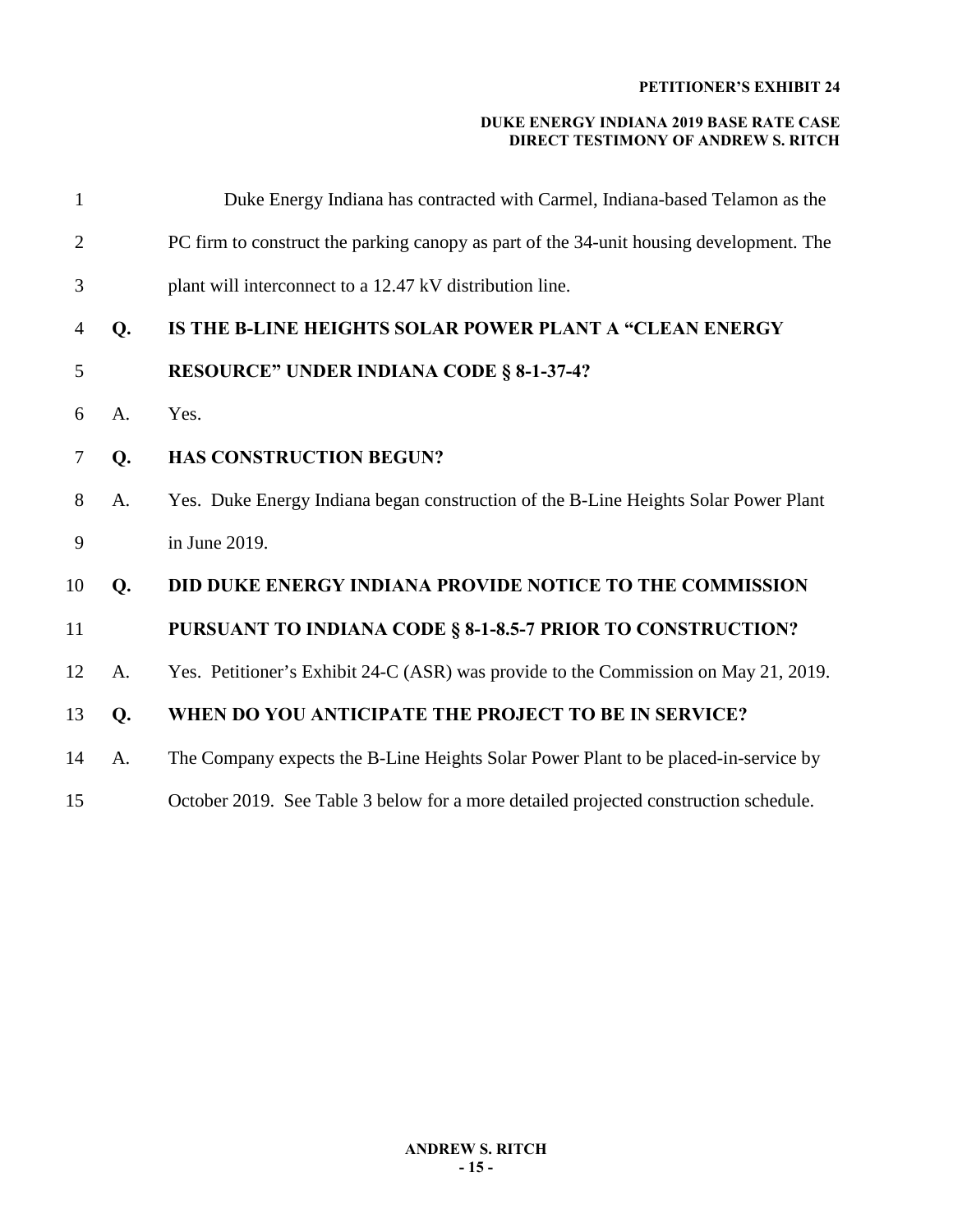#### **DUKE ENERGY INDIANA 2019 BASE RATE CASE DIRECT TESTIMONY OF ANDREW S. RITCH**

| <b>B-Line Heights Solar Power Plant Construction Schedule</b> |                                 |  |
|---------------------------------------------------------------|---------------------------------|--|
| <b>Activity Name</b>                                          | <b>Milestone Date</b>           |  |
| Notice to Proceed                                             | <b>Agreement Effective Date</b> |  |
| Permit Drawing package to Duke Energy for<br>Review           | April 25, 2019                  |  |
| Duke Energy Review Comments Deadline                          | April 28, 2019                  |  |
| Permit filed with City of Bloomington                         | May 2, 2019                     |  |
| Permits Approved                                              | May 30, 2019                    |  |
| <b>Phase 1 First Mobilization (Foundations)</b>               | June 18, 2019                   |  |
| <b>Underground and Canopy Foundation Work</b><br>Complete     | June 20, 2019                   |  |
| <b>Phase 2 Second Mobilization</b>                            | August 19, 2019                 |  |
| Placed in Service                                             | September 23, 2019              |  |
| <b>Substantial Completion</b>                                 | October 2, 2019                 |  |
| <b>Project Completion</b>                                     | October 2019                    |  |

# 1 **Table 3**

## 2 **Q. WHAT ARE THE BENEFITS OF THE BLOOMINGTON SOLAR PROJECT?**

3 A. The project's location in Bloomington, Indiana helps demonstrate Duke Energy Indiana's

4 commitment to identifying innovative ways to support renewable energy generation in

5 more densely populated urban areas and supports the City of Bloomington's renewable

 $6 \qquad \qquad \text{and} \text{ affordable housing goals.}^1$  $6 \qquad \qquad \text{and} \text{ affordable housing goals.}^1$ 

## 7 **Q. WHAT IS THE CURRENT COST ESTIMATE FOR THE B-LINE HEIGHTS**

#### 8 **SOLAR POWER PLANT?**

9 A. Currently, the overall estimate is over \$470,000. This amount does not include an

- 10 estimate of allowance of funds used during construction ("AFUDC").
- <span id="page-16-0"></span>11 **Q. PLEASE DESCRIBE THE MAIN COMPONENTS OF THE COST ESTIMATE.**

 $\overline{a}$ <sup>1</sup> [https://bloomington.in.gov/sites/default/files/2017-05/executive\\_summary\\_ctp\\_redevelopment\\_strategy.pdf](https://bloomington.in.gov/sites/default/files/2017-05/executive_summary_ctp_redevelopment_strategy.pdf)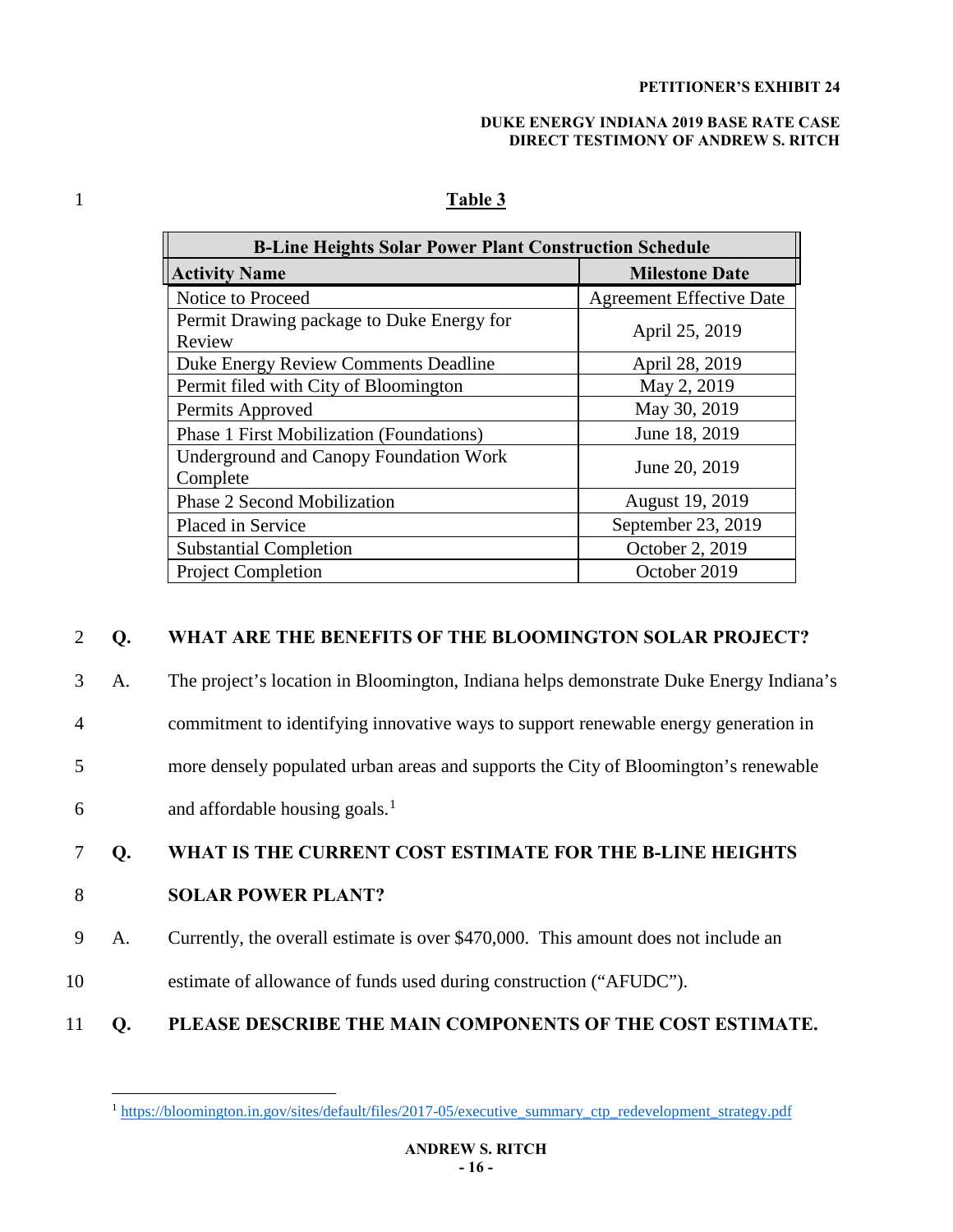#### **DUKE ENERGY INDIANA 2019 BASE RATE CASE DIRECT TESTIMONY OF ANDREW S. RITCH**

1 A. Please see Petitioner's Confidential Exhibit 24-D (ASR) for a breakdown of the major 2 components of the cost estimate.

# 3 **Q. PLEASE EXPLAIN THE PROCESS DUKE ENERGY INDIANA UNDERTOOK**

# 4 **TO SELECT ITS CONTRACTOR FOR THIS PROJECT.**

- 5 A. Duke Energy Indiana's supply chain organization conducted a competitive Request for 6 Proposals to identify the EPC contractor for this project. The EPC design, procure all 7 equipment and construct the facility. After evaluating the bids, Duke Energy Indiana 8 selected Carmel, Indiana based Telamon Enterprise Ventures, based on its overall solar 9 experience, Indiana solar experience, regional labor familiarity, and competitive pricing. 10 The EPC contract is a fixed price and firm schedule contract with a target commercial 11 date of September 2019. Duke Energy Indiana's distribution organization will manage 12 the electrical interconnection work required to connect the facility to the distribution grid. 13 **Q. DO YOU BELIEVE THE COST ESTIMATE IS REASONABLE? PLEASE**  14 **EXPLAIN.** 15 A. Yes, the cost estimate is reasonable as it is a fixed price, firm schedule contract where the 16 EPC is responsible for all aspects of the facility include engineering design, equipment 17 procurement, and constructing the facility. The project also has an interconnection 18 agreement with Duke Energy Indiana distribution to connect the solar facility to the 19 electrical grid. 20 **Q. IS THE B-LINE HEIGHTS SOLAR POWER PLANT A PROJECT THAT MEETS**
- 21 **THE REQUIREMENTS OF INDIANA CODE § 8-1-8.5-7?**
- 22 A. Yes.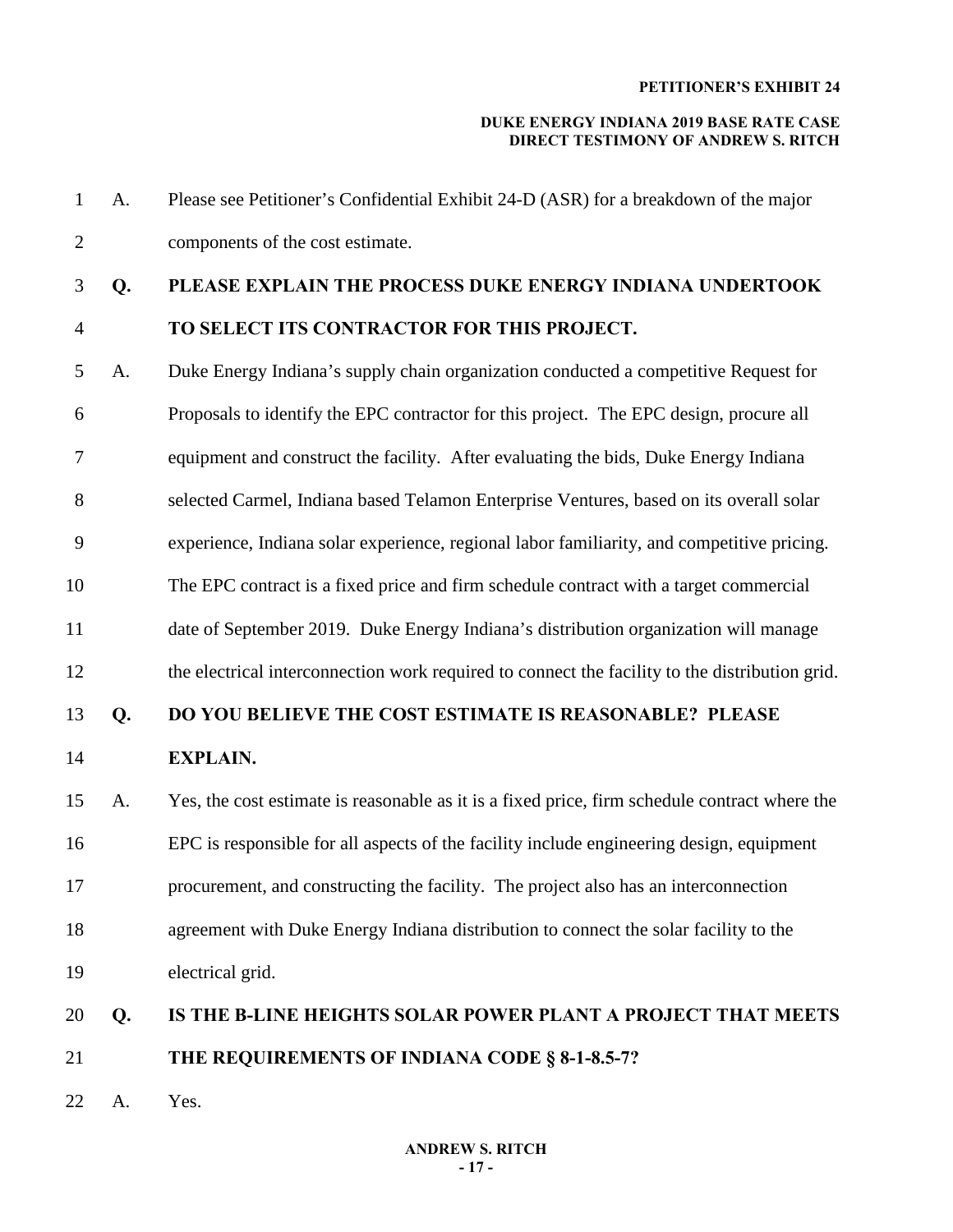| 1              |    | VI. PRODUCTION CAPITAL EXPENDITURES                                                       |  |  |
|----------------|----|-------------------------------------------------------------------------------------------|--|--|
| 2              | Q. | ARE YOU SPONSORING THE POWER PRODUCTION CAPITAL                                           |  |  |
| 3              |    | <b>EXPENDITURES IN THIS FORECAST?</b>                                                     |  |  |
| $\overline{4}$ | A. | Yes. I am sponsoring only the portion of the Power Production Capital Expenditures        |  |  |
| 5              |    | related to New Generation Resources. Duke Energy Indiana witnesses Mr. Cecil              |  |  |
| 6              |    | Gurganus, Mr. Timothy Thiemann, and Mr. James Michael Mosley will also be                 |  |  |
| 7              |    | sponsoring portions of the Power Production Capital Expenditures forecasts, as it relates |  |  |
| 8              |    | directly to their testimony.                                                              |  |  |
| 9              | Q. | WHAT LEVEL OF NEW GENERATION RESOURCES POWER PRODUCTION                                   |  |  |
| 10             |    | <b>CAPITAL EXPENDITURES ARE REFLECTED IN DUKE ENERGY INDIANA'S</b>                        |  |  |
| 11             |    | 2020 FORECAST?                                                                            |  |  |
| 12             | A. | Duke Energy Indiana's 2020 New Generation Resources Power Production Capital              |  |  |
| 13             |    | Expenditures Forecast is \$42 million.                                                    |  |  |
| 14             | Q. | <b>HOW DOES THE 2020 NEW GENERATION RESOURCES POWER</b>                                   |  |  |
| 15             |    | PRODUCTION CAPITAL EXPENDITURES FORECAST COMPARE TO THE                                   |  |  |
| 16             |    | NEW GENERATION RESOURCES POWER PRODUCTION CAPITAL                                         |  |  |
| 17             |    | <b>EXPENDITURES BUDGET FOR 2019 AND THE ACTUAL 2018 NEW</b>                               |  |  |
| 18             |    | <b>GENERATION RESOURCES POWER PRODUCTION CAPITAL</b>                                      |  |  |
| 19             |    | <b>EXPENDITURES?</b>                                                                      |  |  |
| 20             | A. | A comparison of the Forecasted 2020 New Generation Resources Power Production             |  |  |
| 21             |    | Capital expenditures to the 2019 Budget and 2018 Actual New Generation Resources          |  |  |
| 22             |    | Power Production Capital Expenditures is shown in the table below.                        |  |  |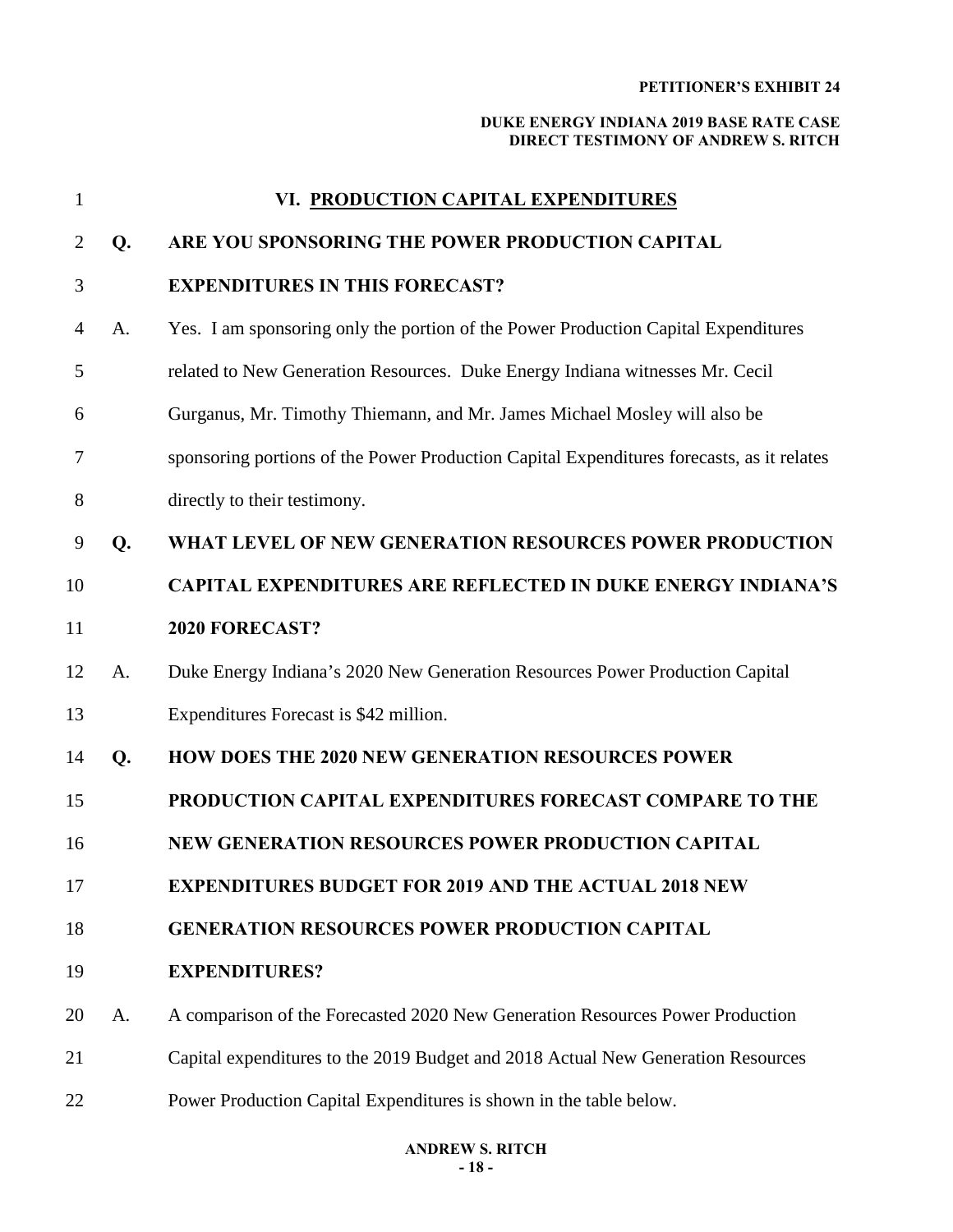#### **DUKE ENERGY INDIANA 2019 BASE RATE CASE DIRECT TESTIMONY OF ANDREW S. RITCH**

1 **Table 4** 

| 2018   | 2019          | 2020     |
|--------|---------------|----------|
| Actual | <b>Budget</b> | Forecast |
|        |               |          |
|        | \$33          | \$42     |
|        | \$31          |          |
|        |               |          |

# 2 **Q. PLEASE DESCRIBE THE MAJOR CHANGES BETWEEN THE 2018 ACTUAL,**  3 **2019 BUDGET, AND 2020 FORECASTED NEW GENERATION RESOURCES**  4 **POWER PRODUCTION CAPITAL EXPENDITURES INCLUDING ANY**  5 **MAJOR ASSUMPTIONS UTILIZED TO ARRIVE AT THE 2020 FORECAST.**  6 A. Capital expenditures vary year to year depending on the timing of spend for new 7 generation resources. The major changes between 2018 actuals and the 2019 budget are 8 related to the Camp Atterbury solar microgrid project, the Nabb battery project, the 9 Tippecanoe solar project, the Crane battery project, and a planned Combined Heat and 10 Power ("CHP") facility that the Company anticipates filing with the commission in the 11 second half of 2019. The major changes between the 2019 budget and the 2020 forecast 12 primarily reflects additional spend on the planned CHP project, which is not expected to 13 be in-service until 2021, and therefore is not included in rate base in this proceeding. 14 **Q. DID YOU PROVIDE THE 2020 NEW GENERATION RESOURCES POWER**  15 **PRODUCTION CAPITAL EXPENDITURES REFLECTED ABOVE, TO** 16 **WITNESS MR. CHRIS JACOBI FOR INCLUSION IN THE DEI FORECASTED** 17 **TEST PERIOD PROPOSED IN THIS CASE?** 18 A. Yes.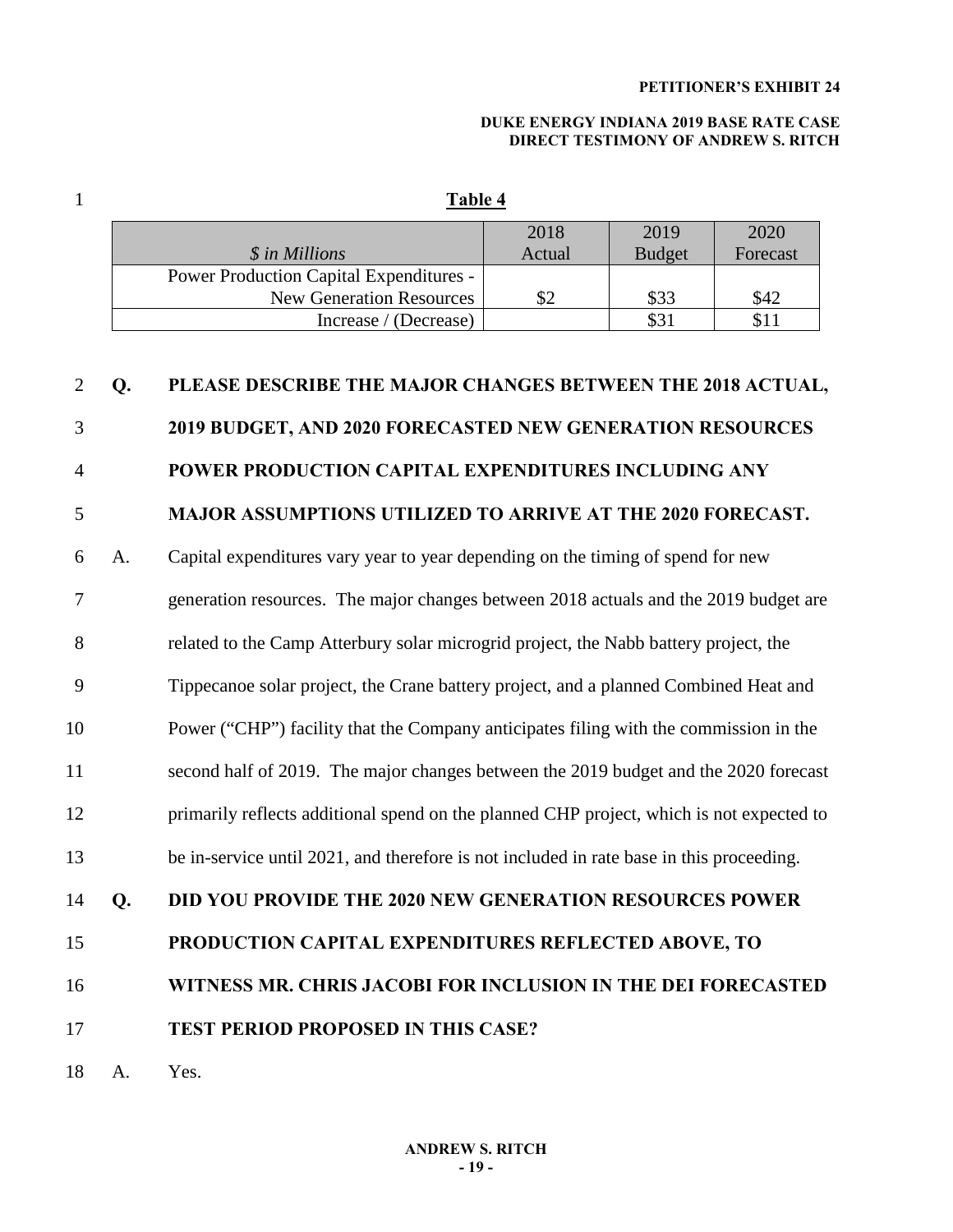|                |      | <b>VII. CONCLUSION</b>                                           |
|----------------|------|------------------------------------------------------------------|
| 2              | Q.   | WERE PETITIONER'S EXHIBITS 24-A (ASR) AND 24-C (ASR), ALONG WITH |
| 3              |      | PETITIONER'S CONFIDENTIAL EXHIBITS 24-B (ASR) AND 24-D (ASR),    |
| $\overline{4}$ |      | PREPARED BY YOU OR UNDER YOUR SUPERVISION.                       |
|                | 5 A. | Yes, they were.                                                  |
| 6              | Q.   | DOES THIS CONCLUDE YOUR PRE-FILED DIRECT TESTIMONY?              |
|                | A.   | Yes.                                                             |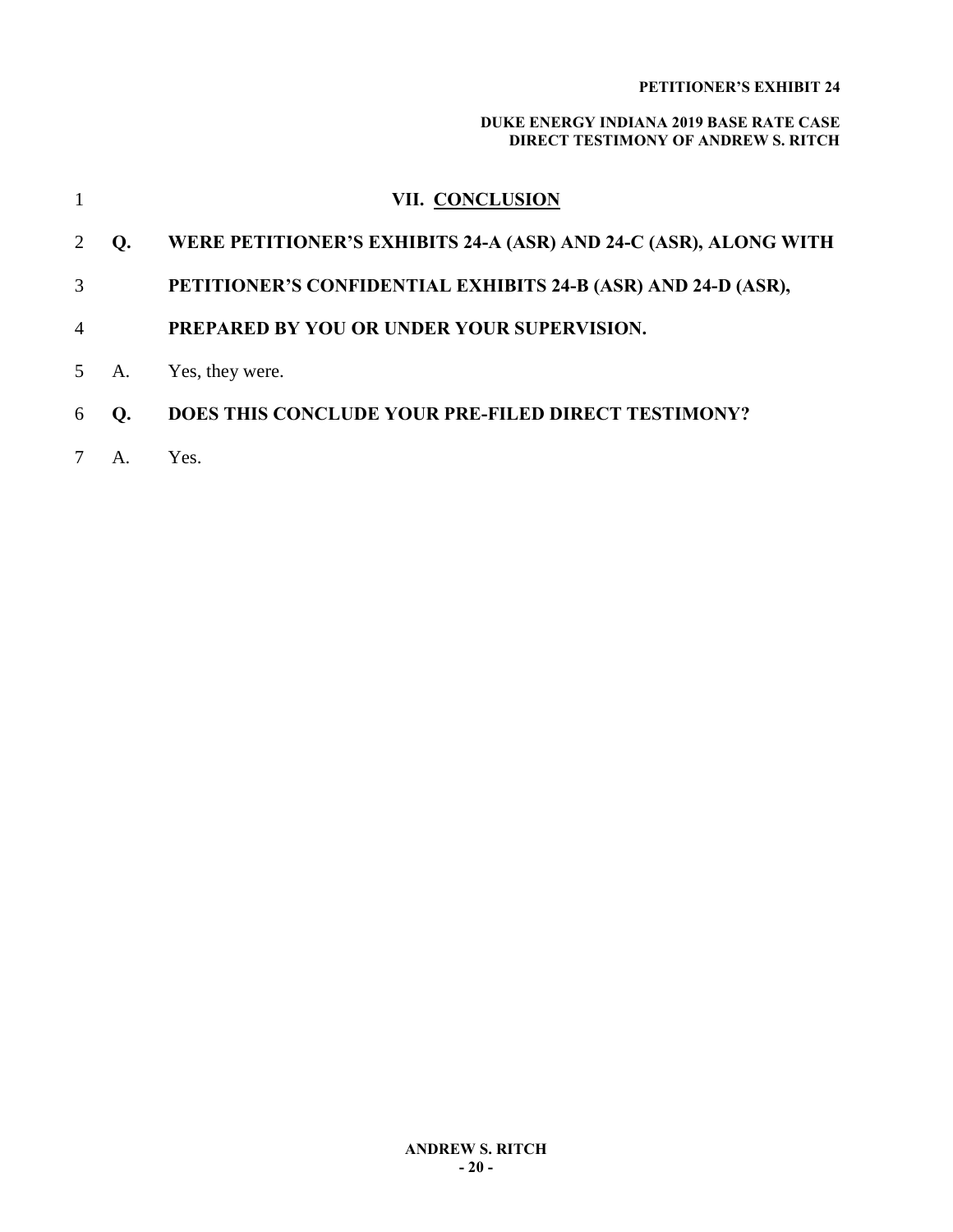#### **PETITIONER'S EXHIBIT 24-A (ASR) Duke Energy Indiana 2019 Base Rate Case**

# **NOTICE OF RENEWABLE ENERGY PROJECT PURSUANT TO INDIANA CODE § 8-1-8.5-7**

| Project                             | Tippecanoe Solar Power Plant                                                                                                                                |
|-------------------------------------|-------------------------------------------------------------------------------------------------------------------------------------------------------------|
| Location                            | 40.421142, -86.940157 in West Lafayette, IN                                                                                                                 |
| Owner                               | Duke Energy Indiana, LLC                                                                                                                                    |
| <b>Projected Construction Start</b> | On or after July 2, 2019                                                                                                                                    |
| <b>Projected In-Service</b>         | Q4 2019                                                                                                                                                     |
| <b>Details</b>                      | The Project is sized at 1,600 kWac and has an expected<br>useful life of thirty (30) years. The plant will<br>interconnect to a 12.47 kV distribution line. |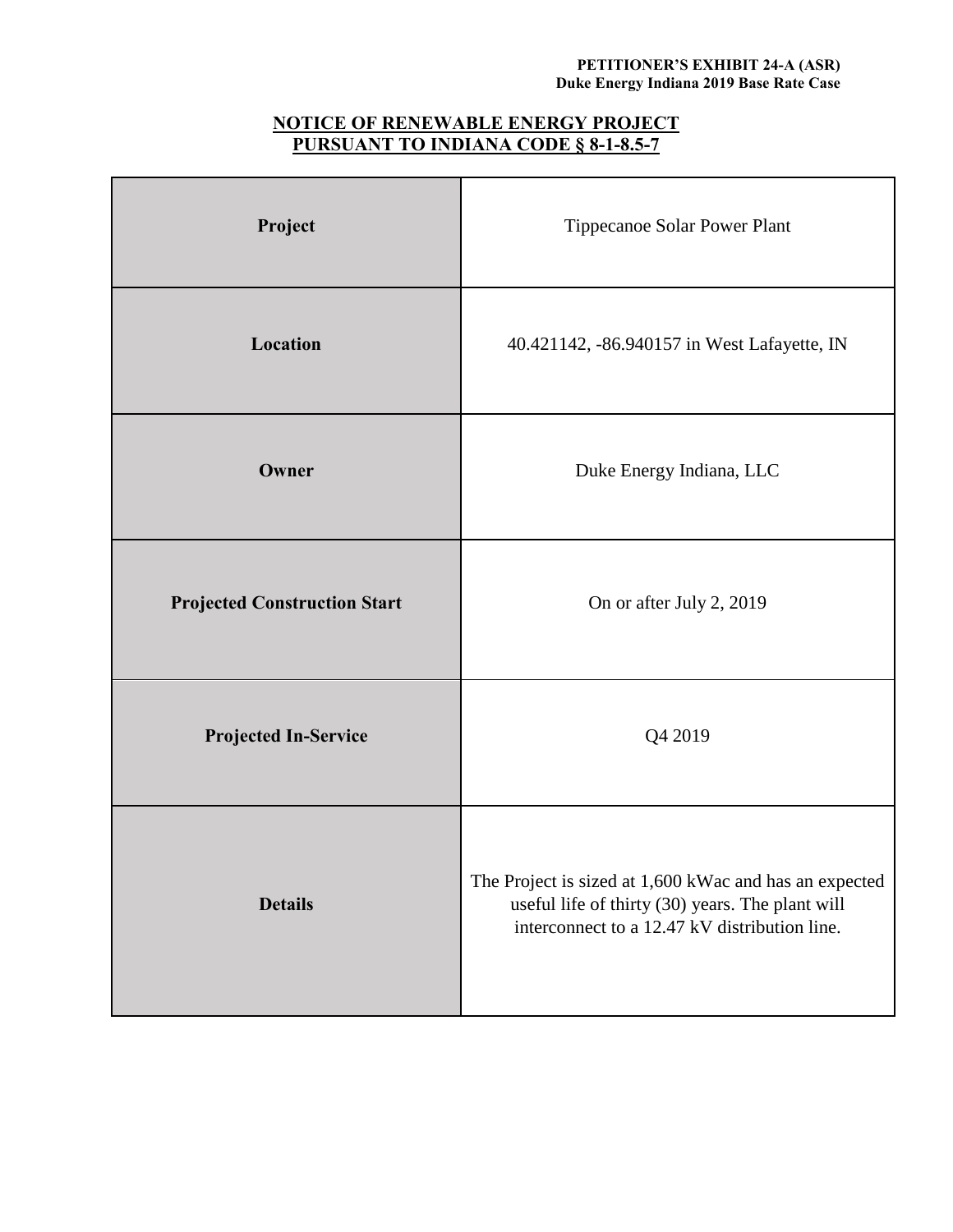# **PETITIONER'S EXHIBIT 24-B (ASR) IS CONFIDENTIAL**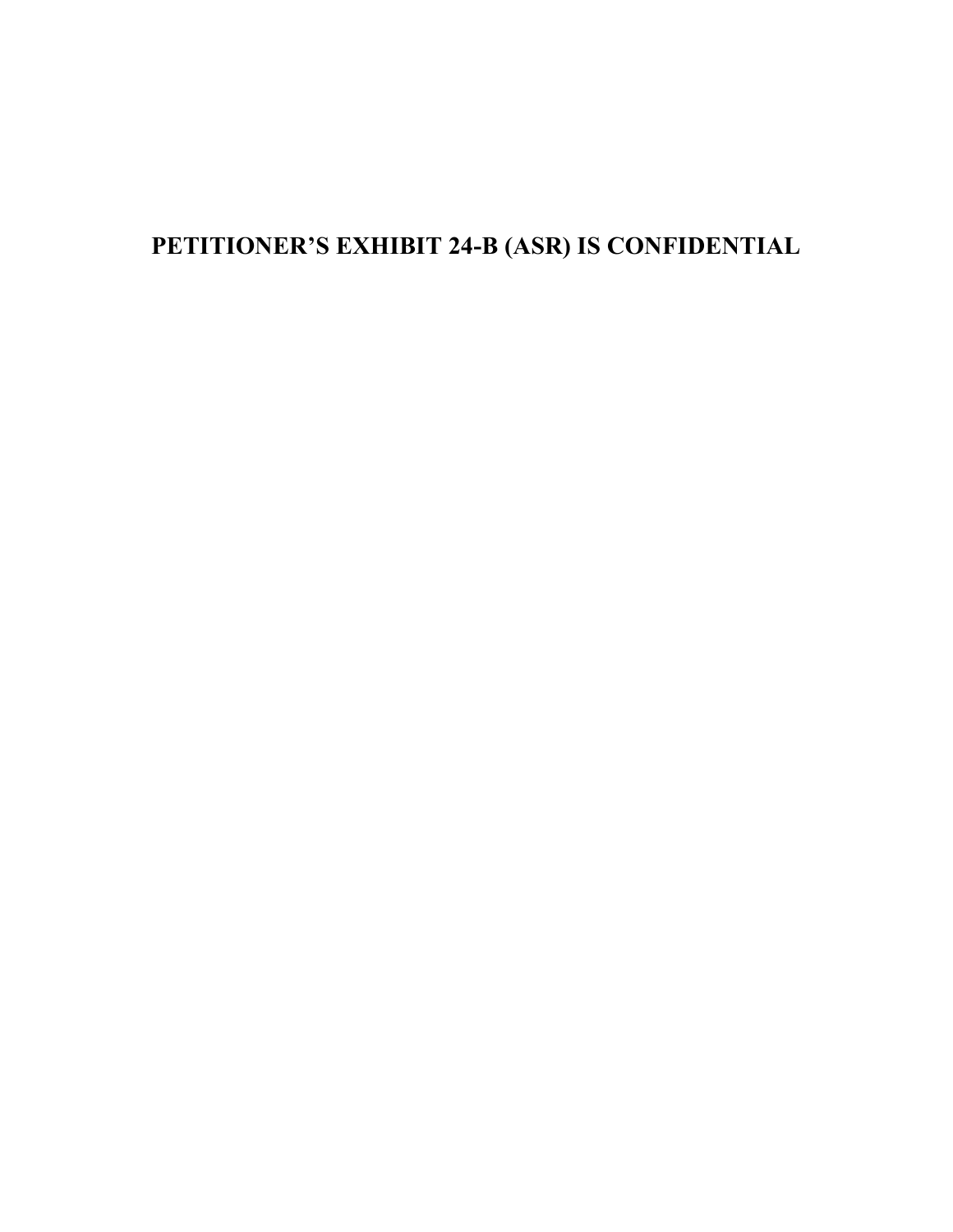#### **PETITIONER'S EXHIBIT 24-C (ASR) Duke Energy Indiana 2019 Base Rate Case**

*Duke Energy Indiana, LLC 1000 East Main Street Plainfield, IN 46168*

*ANDREW J. WELLS Senior Counsel T: (317) 838-1318 F: (317) 838-1842 Andrew.wells@duke-energy.com*

*Via USPS (and electronic) delivery*

May 21, 2019

Mary M. Becerra Secretary of the Commission Indiana Utility Regulatory Commission 101 West Washington Street Suite 1500 East Indianapolis, IN 46204

Re: *B-Line Heights Solar Canopy*

Dear Ms. Becerra:

 Pursuant to Indiana Code § 8-1-8.5-7, Duke Energy Indiana, LLC provides notice of its intent to begin construction of a solar project ("Project") on or after June 18, 2019. The Project is located at 611 North Rogers St, Bloomington, IN 47404. The Project will be owned and operated by Duke Energy. The Project's estimated size is 114 kWdc/112 kWac and has an expected useful life of thirty (30) years. The Company anticipates the Project to be completed in the third quarter of 2019.

Sincerely,

 $\overline{\mathcal{L}}$ 

Andrew J. Wells Senior Counsel Duke Energy Indiana, LLC

cc: Jane Steinhauer, Director, Energy Division

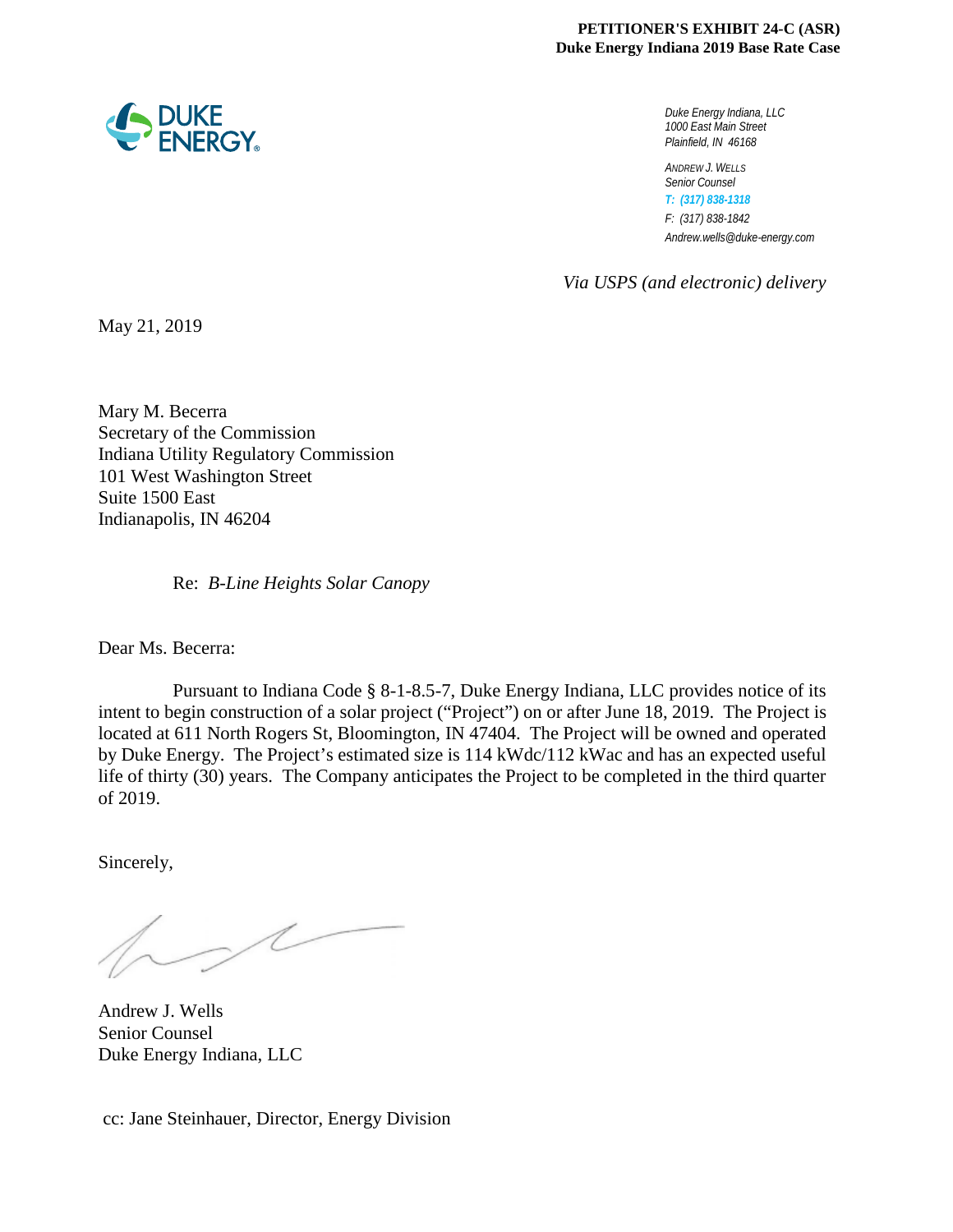# **PETITIONER'S EXHIBIT 24-D (ASR) IS CONFIDENTIAL**